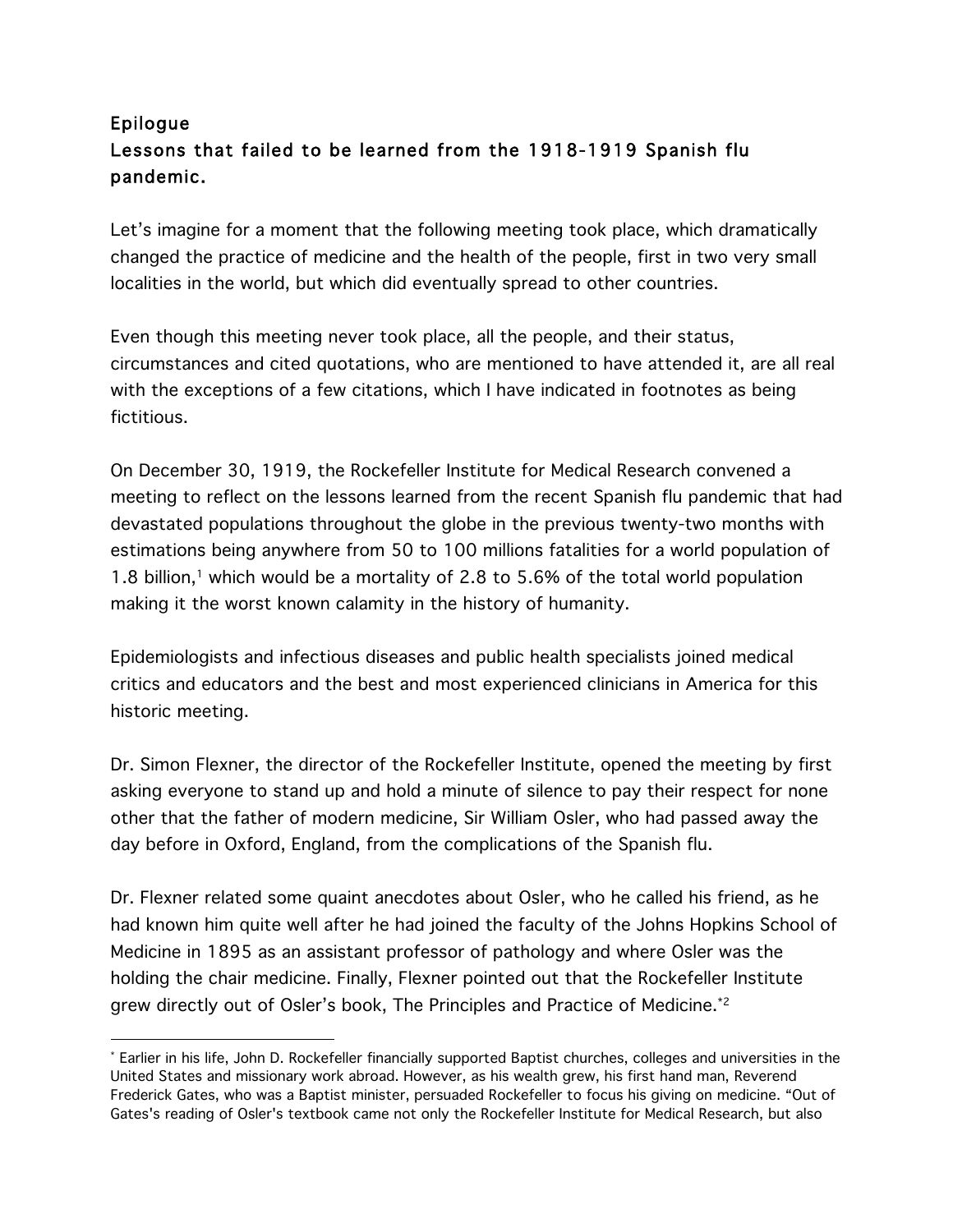Without further delay and with an air of distraught, Dr. Flexner painfully reviewed the great mortality associated with the Spanish flu, not only in the most susceptible population of the very sick or aged populations, but also in the most fitted segments of the population, such as the young and fitted soldiers and pregnant women, "the cream of the American manhood and womanhood." He said that the Rockefeller Institute was committed to develop excellence in medical education and practice and today's meeting was convened to find answers to what was wrong with American medicine and how to fix it.

He said, "Medical education lags far behind medical science. Advances scored by medical investigators are, however, far from being incorporated into medical education and medical practice. This fact, well known to critical students of medical education in America, has been brought home to everybody by the experience afforded by the war. Emphatic testimony to this effect is given by those who carried heavy medical and surgical responsibility for the new army. Consider, for example, the evidence of Dr. Nellis B. Foster, formerly professor of medicine in the University of Michigan, who was successively chief of medical service in three military hospitals.

"In a recent paper on the subject, Dr. Foster said: 'The impression gained from this experience was a painful shock to me, and, as I later found, to many others who had given the best years of their lives to the teaching of medicine. The too numerous examples of inefficiency and ignorance of physicians afford a subject for deep study. There can be very little question that medical inefficiency is much more widespread than we have been willing to admit. ... The natural explanation is that these deplorable conditions area consequence of our prolonged experience with poor medical schools and that our medical schools are now as a rule turning out a much superior product. This is not the case.'"<sup>3</sup>

This last sentence drove a point home that created a chilling effect throughout the audience, as if Dr. Foster had stuck a needle into the large of balloon of disillusion regarding medical education and practice.

support for research-minded medical schools, new and old, in the United States. In 1902, a year after the institute was founded Rockefeller gave a million dollars to the Harvard medical school. Gates wrote to Osler that 'Both of these gifts grew directly out of your book.' " Despite the fact that Rockefeller who firmly relied on homeopathy throughout his life for his personal care and the one of his family, he paid little personal attention to how his money was being used. Years after the Rockefeller Institute had been opened he had not even visited it. (Spaulding, William B. "Why Rockefeller Supported Medical Education in Canada: The William Lyon Mackenzie King Connection." Canadian Bulletin of Medical History 10.1 (1993): 67-76.)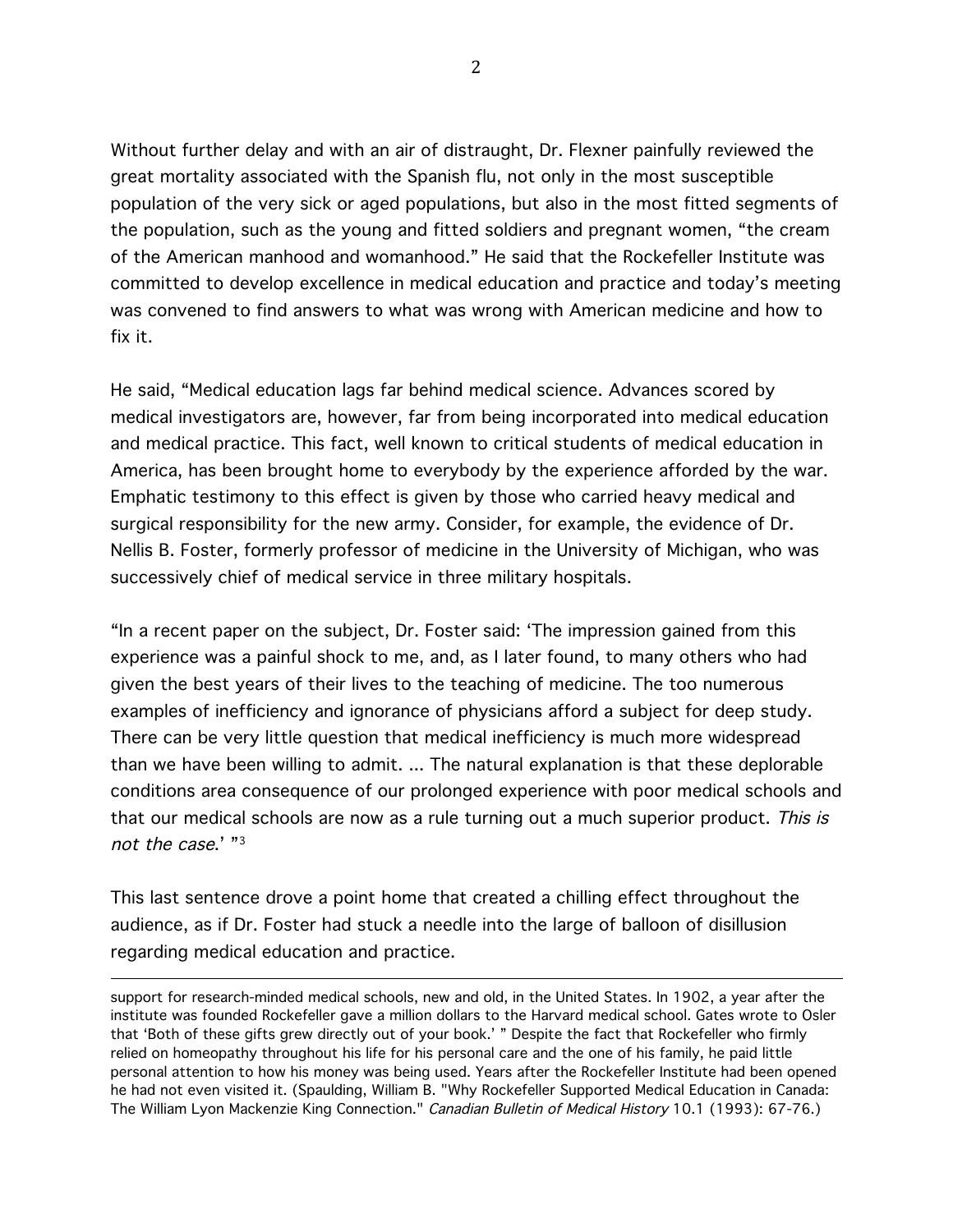With a tight and almost extinguished voice, Dr. Flexner introduced the first speaker to address this memorable meeting, Dr. W. H. Frost, who had compiled statistics during the current pandemic for the United States Public Health Service. He reported astonishing numbers of fatalities from the Spanish flu in the U.S., "The deaths in the civil population of this country directly attributable to the epidemic are estimated at not less than 675,000\* or more than 7 per thousand and the case fatality of pneumonia tended to be fairly constant, around 30 percent."4

Most in the attendance looked down after hearing when Dr. Frost pointed out that medicine had made no significant progress in the treatment of the pneumonia patient in the last seventy years, when it supposed to have cut its ties with heroic medicine. † He then quoted the last edition (1918) of Osler's The Principles and Practice of Medicine, "The statistics of my clinic at the Johns Hopkins Hospital from 1889 to 1905 have been analyzed by Chatard. There were 658 cases with 200 deaths, a mortality of 30.4 per cent. ... Greenwood and Candy in a study of the pneumonia statistics at the London Hospital from 1854-1903, a total of 5,097 cases, conclude that the fatality of the disease has not appreciably changed in this period. In comparing the collected figures of these authors with those from other institutions, there is an extraordinary uniformity in the mortality rate."5

Further, Dr. Frost pointed out that many populations and especially native ones around the globe lost a great proportion of their people from the Spanish flu, such as 2.6% for Portugal, 2.8% for the Philippines, 3% for Indonesia, 3.7% for Japan, 4% for Guatemala, 4.5% for Ghana, the Maori population of New Zealand and India (or 13.9 million people), 5.5% for Fiji, 6% for Kenya, 24% for Western Samoa, and 45% for Cameroon.<sup>6,7,8</sup> Among the Inuit, the death toll was terrible, as some villages lost their entire adult population.9

Dr. Frost ended his presentation by raising a question no one wanted to hear, "The question of most practical and immediate interest is the probability of recurrence in the near future,"10 which sent another chill into the audience, as everyone was so aware of the utter helplessness of American medicine do deal with influenza.

<sup>\*</sup> The numbers were adjusted to the latest estimates. (http://virus.stanford.edu/uda/)

<sup>&</sup>lt;sup>†</sup> The subject of heroic medicine is discussed in the third section of this book entitled, A very brief overview of the evolution of the different paradigms in medicine.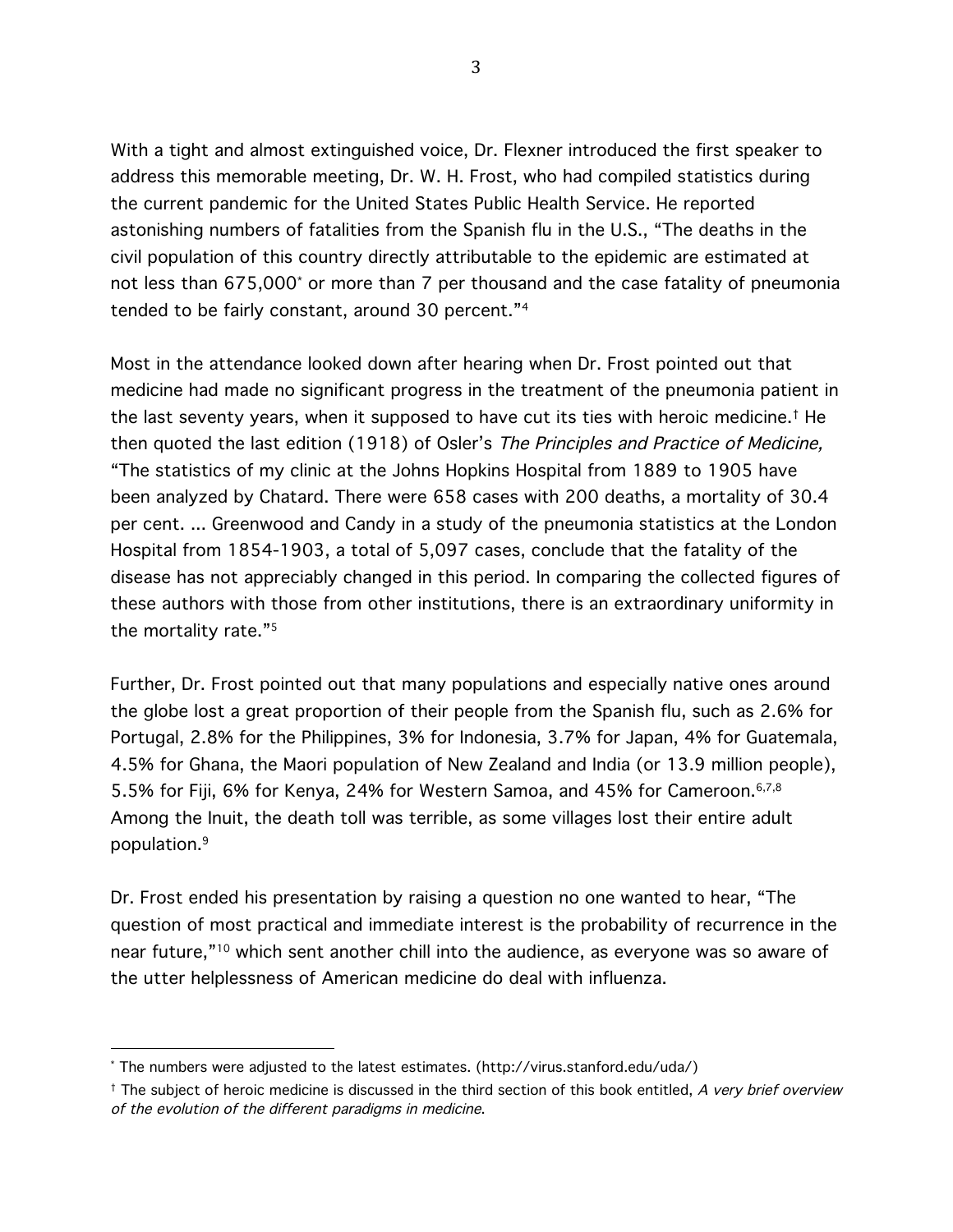The next speaker was Dr. Warren T. Vaughan of the Department of Preventive Medicine and Hygiene from the Harvard Medical School, who compiled mortality data from influenza for the U.S. Armed Forces. His presentation can be summarized in one sentence, "In the United States Army there was a total of 688,869 admissions for influenza. The total deaths ascribed to the disease are 39,731,"11 a mortality rate of 5.8%, which is nearly as large as the number of American soldiers who died from combat (50,385) during WWI.12

The next speaker was Dr. Edwin O. Jordan, the prominent American bacteriologist and public health scientist from the University of Chicago, who confirmed the great mortality rate from the Spanish flu among the allied armed forces, as the case fatality had been 6.06% for the American Expeditionary Forces, 6.75% for the British Expeditionary Forces and 7.21% for the French army.13

Flexner then introduced the next speaker with a tone of hopefulness in his voice, "It is my estimation there is not a man in the medical profession today whose services had been of greater worth than those of Dr. Simon Baruch," \* a civil war surgeon who was professor at the Columbia College of Physicians and Surgeons in New York City and at 79 was the distinguished senior member invited at this conference and "one of the leaders of the medical profession in America."14

Baruch was known to be a prolific medical writer and educator, a clever clinician, a skilled surgeon and an astute diagnostician, but above all he was known for his methodical use of physiological therapeutics and his numerous pleas that he made to the medical profession to incorporate these approaches into mainstream medicine, in which he had been trained by Dr. Wilhelm Winternitz, who was professor of medicine at the University of Vienna and a champion of the scientific and rational application of physiological therapeutics that also included hydrotherapy.\*

Like a statesman, he spoke slowly to make each of his points clear. One could palpate a silence in the room after each of his sentences.

He began by stating that today's therapeutics was not only helpless, but had often become as dangerous as it was during the age of heroic medicine by relying on the use

<sup>\*</sup> This sentence comes from a tribute Dr. John Harvey Kellogg wrote about Dr. Baruch in an article entitled A Remarkable Useful Life (Modern Medicine 1903; 12: 97-99).

<sup>\*</sup> Hydrotherapy is the use of warm and cold applications to enhance the physiological functions of the body, including circulation, the immune system and the capacity of the body to restore normal function.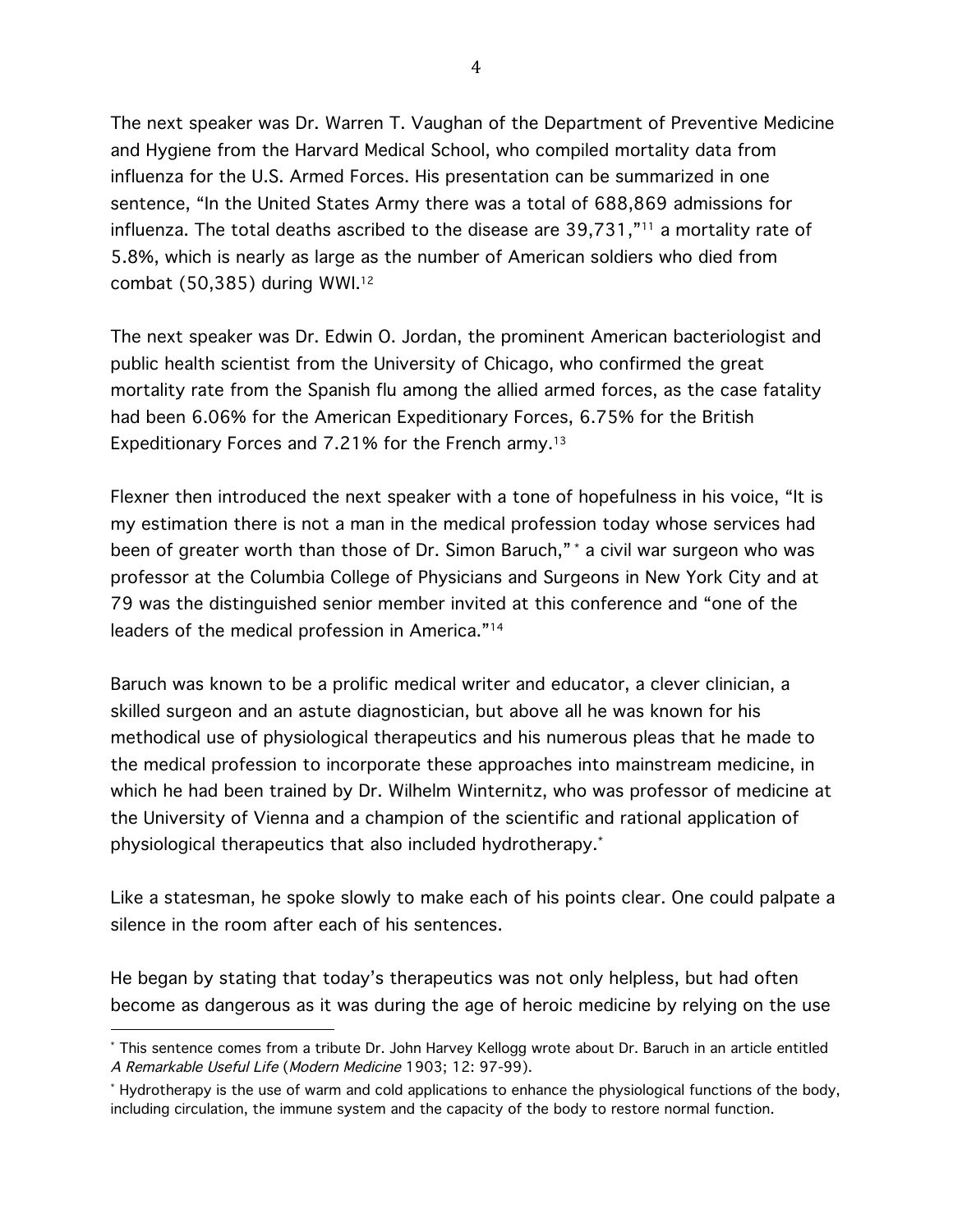of multiple new and unproven drugs.

"What is the status of therapeutics today? What are the assets with which the physician may meet his daily obligations to cure the sick? Let us confess that the materia medica consists chiefly of medicinal agents whose action on the human body, with the exception of very few, is uncertain, and whose effect upon disease is either neutral or unreliable. How often can we conscientiously say that we have accomplished, by means of any medicinal agent or combination of such agents, the cure or removal of any disease?"15

"The treatment of influenza has been unsatisfactory in the extreme. ... We stand today at the threshold of another disillusion.

"When the coal tar preparations offered a key to reduction of elevated temperature we regarded this discovery as an epoch in medicine, but it was a painful disillusion to learn later that these powerful remedial agents only enabled the patient to die with a lower temperature, while the mortality continued and even increased under their excessive routine use. When it was discovered that the coal tar preparations handicapped the heart and in this way hastened the fatal issue, they were discarded most vigorously by the German clinicians who had most earnestly espoused them as life-saving, but not by American physicians. ... The average doctor in the treatment of influenza is today handicapping the heart with new coal tars and other faulty therapy.

"The author's object in dwelling upon these well-ascertained data is to point out that the conventional treatment tends to *further* rather than relieve the lethal factors in this disease."

You could hear another moment of sobering silence before Baruch recalled what Sydenham had said more than two hundred and fifty years before, "Disease is an effort of nature to preserve the patient, and a regular system of management frequently cures many diseases better than the powders of the apothecary."16

Baruch agreed with Sydenham's and Osler's therapeutic nihilism when it came to the prescribing of drugs by quoting the father of modern medicine, "One of the first duties of the physician is to educate the masses not to take medicine,"17 but Baruch disagreed strongly with Osler who maintained that "pneumonia was a self-limited disease, which can neither be aborted nor cut short by any known means at our command."18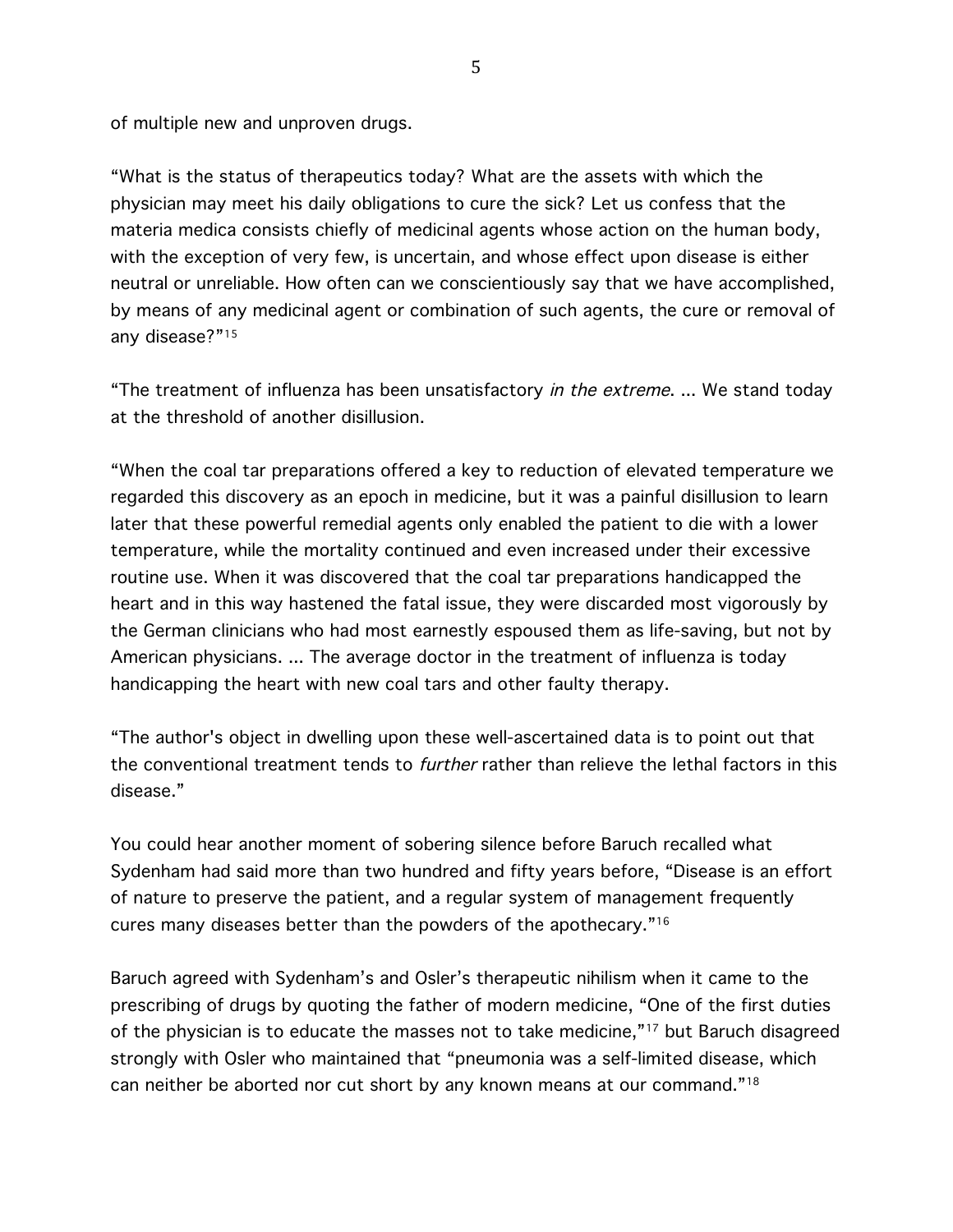He reminded the audience that he had been in correspondence with Osler for the last twenty years and this until recently before his death and said that Osler had slowly been moving in the right direction in recent years. He said even though Osler was still recommending palliative treatment for the pneumonia patient, which still included bleeding, purging, mercury, morphine, strychnine and whiskey, <sup>19</sup> Osler had incorporated hydrotherapy between the sixth (1906) and seventh edition (1909) of his Principles and Practice of Medicine for the treatment of the febrile patient, including the one sick with pneumonia. 20

Baruch reminded the noble assembly that hydrotherapy has been used since time immemorial with remarkable success, which have been reported by some of the greatest known physicians in the history of medicine, including Hippocrates, Asclepiades, Musa (who cured the emperor Augustus by the vigorous use of cold baths), Celsus, Sydenham and Boerhaave.

He then quoted an article from the *Canada Lancet* that reviewed the history of hydrotherapy, "Of the many centuries during which water has been made use of as a most valuable remedial agent, though in but a limited measure, it appears remarkable that it is not now of much more general application. The profession, it is to be feared, has been too backward—too conservative in this respect.

"Niemeyer, in his work on practice, says: 'A series of cases are on record in which complete and perfect cures have been obtained by it after all other methods of treatment had been applied in vain.'

"Professor Peter, in his preface to Duval's great clinical work on this practice, writes: 'Hydrotherapy suffices in most cases of disease; added to other treatment it is a most powerful auxiliary.'

"And Professor Erb, in Ziemssen's Cyclopedia, writes: 'To the most important and most active agents in the therapeutics of our field (nervous diseases) belong cool and cold baths—the application of cold water in the most varied forms; that which is usually termed cold water treatment. Having been in recent times practiced more rationally and studied more exactly, it has attained remarkable prominence. With all this, and much more, does not hydrotherapy seem worthy of a special chair in our medical schools?' "21

Baruch focused now his attention on febrile diseases, "In influenza as in typhoid fever, a judicious application of hydrotherapy *prevents lethal complication*; and this is its chief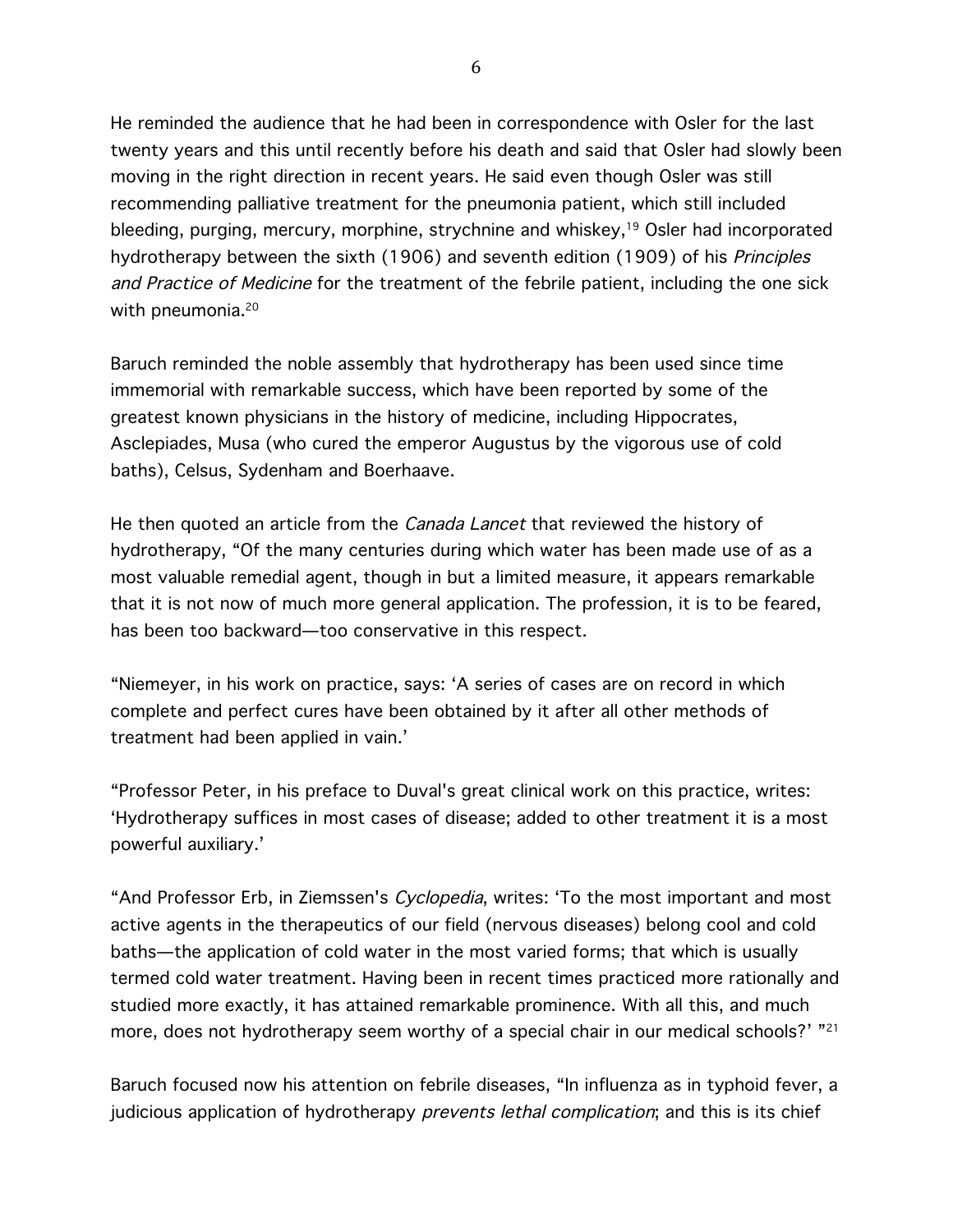value in *all* acute diseases."<sup>22</sup>

"Conservative writers and speakers have insisted that the prognosis of pneumonia remains unaffected by any method of treatment. The great fatality of influenzapneumonia has recently appeared to confirm this view. That this pessimistic view is incorrect has been demonstrated to my satisfaction by personal experience which extends over a period of half a century, during which my methods have passed from the antiphlogistic attack on the disease through all modern 'improvements,' until I have reached the present very satisfactory plan."23

He said that in one of the largest hospitals in Philadelphia, in which medical students are taught, there had been 596 cases of pneumonia from 1911 to 1913 with 364 deaths, a mortality of 61.3%. "These statistics present the second highest mortality I have encountered in the literature of the subject."24

"After all, the clinical proof is the crucial test. The results in private practice are usually not recorded except in the mortuary statistics of the registrar. I may say, however, that the latter will show but two death certificates from pneumonia written by myself in the twenty active years before I relinquished general practice. Of the number of cases I have treated while in general practice there is no record, but I may safely claim an average of several hundred."25

"Confirmation of my claim is found in reports by two military surgeons who used practically the same method. Staff Surgeon Schichhold of Dresden records in the Medizinische Klinik for 1906 a series of 200 cases of pneumonia among young soldiers, with a mortality of 3. Dr. Nepor, an Austrian army surgeon, reports 90 cases, with a mortality of 1."26

Schichhold reported that those two hundred cases were treated by the wet vest and improvement of the patients' general condition was seen in nearly all the cases: "Respiration became more free and deeper, stitching pains were relieved, the patients became less apathetic. They almost invariably liked the compress, because they experienced decided relief. Expectoration was furthered. Cardiac activity was enhanced, the pulse became more regular and stronger. Five minutes after the application of the cold compress, blood pressure rose up 15-20 mm. Hg; it diminished after withdrawal and increased on renewal of the compress. Mostly the pressure did not after a few compresses return to its previous low level. He avoided medication, except in very serious conditions the use of oxygen inhalations."<sup>27</sup>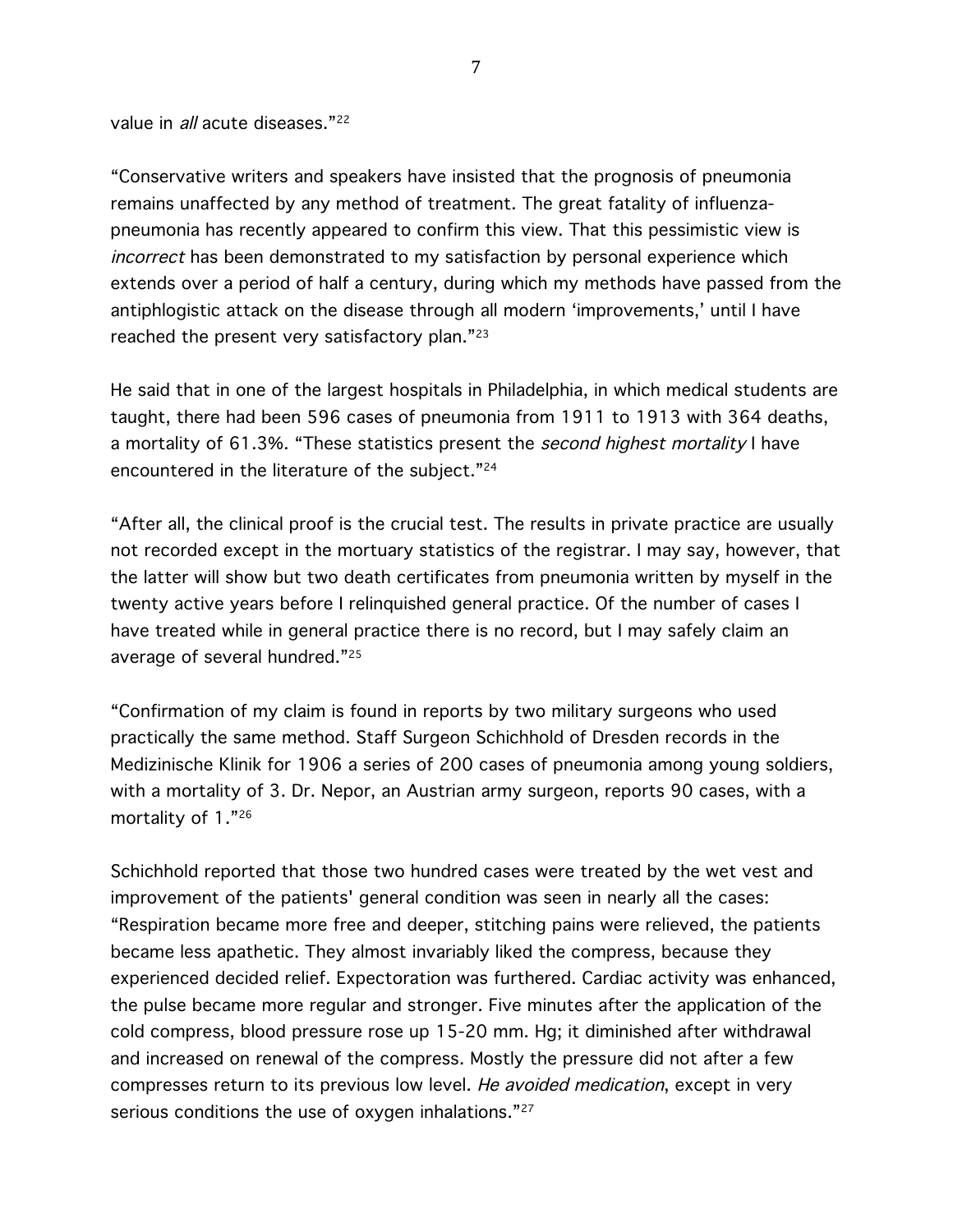"Over a half a century ago the greatest living German clinician, Professor Niemeyer, said, 'I have made extensive employment of cold in the treatment of pneumonia, and, relying upon a large number of very favorable results, can recommend the procedure. In all cases, I cover the chest of the patient, and the affected side in particular, with cloths, which have been dipped in cold water, and well wrung out. In the hospital at Prague, every pneumonia is treated with cold compresses and, according to the statement of Smoler, it is *exceptional* for a patient not to feel material relief from the treatment.'

"Why has a treatment which has received high commendation by so eminent a teacher not become an established practice in a disease which so often baffles the physician under other management?"28

"More than a quarter century ago, Thayer and Billings of Johns Hopkins University reported that the leucocyte count rise up to three times in the blood of a patient with a febrile disease after a simple hydrotherapy application."29

"On the other hand, the destructive effect of medicinal antipyretics on the leucocytes, their inhibition of excretion of products of tissue change, and their effect on the heart have been again and again demonstrated. Here we have an obvious illustration of the [opposite] action of medicinal remedies and physiological remedies in a very common acute disease. The same observation may be made in *all* acute diseases."<sup>30</sup>

"History repeats itself in the application of the coal tar antipyretics recently so much in vogue. The temperature may be readily reduced from 105° to 100°, and we may even have the questionable satisfaction of seeing the patient die with a normal temperature."

"In the large preponderance of acute diseases, among which may be numbered all infectious diseases, the administration of these medicinal agents is not only entirely symptomatic, but in many instances absolute harmful!"

"The physician becomes thus an ally of the disease."31

"It is really unfortunate for the pneumonia patient that the medical profession has not yet quite emancipated itself from the antipyretic era."32

"Let's now look for a moment at typhoid fever.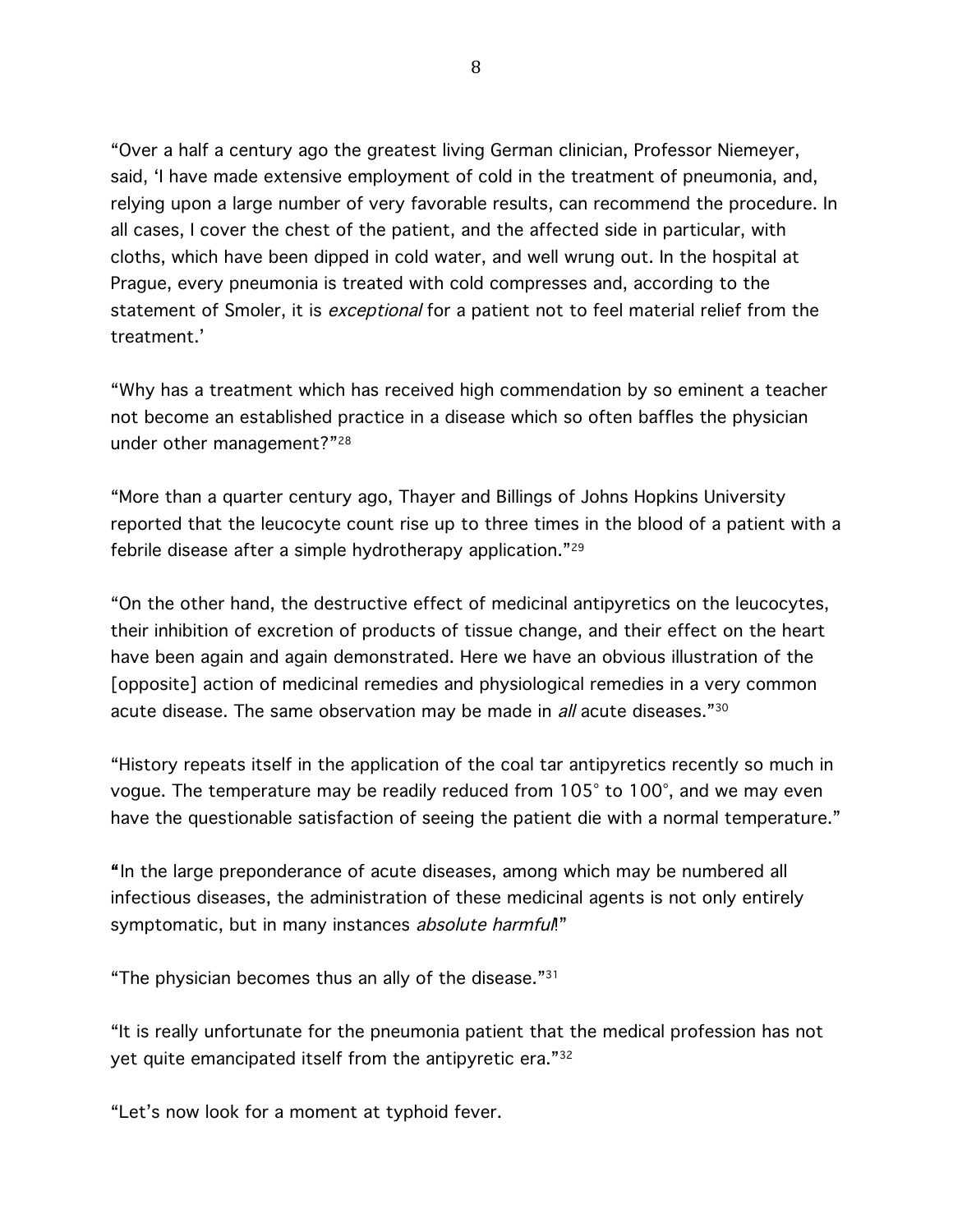"The U.S. Public Health Services reported in 1917 that out of 55,417 cases of typhoid fever there had been 10,780 deaths, a mortality of 19.47%.33

"These numbers clearly shows the medical inertia and the helplessness of therapeutics today, as it had been reported more than a quarter of century ago that the mortality from typhoid fever in over 125,000 hospital patients who had been treated with the expectant approach<sup>\*</sup> the mortality was 21%, but dropped to 2.7% when hydrotherapy was administered and to 0% in the 2,150 patients who were treated before the fifth day of the illness."34

Baruch then quoted Dr. Ernst Brand who was the originator of the hydrotherapy treatment that bears his name and that had been found over half a century ago to be so universally successful in the treatment of typhoid patients, "Who reads what we write? Who acts upon it? No one. My typhoid treatment has proved this sufficiently; now, after thirty years' labor, debate, discussion, and polemics, only a few know, the multitude knows not, what the aim of the Brand hydrotherapy is; they still confound it with the symptomatic method."<sup>35</sup>

Baruch added, "These words from the man who has revolutionized typhoid treatment are indeed a sad commentary. They truthfully depict the present state of knowledge of this subject."36

Baruch recalled that Dr. Charles Munde had published over sixty years ago that "patients die of scarlet fever in the same proportion as they did two hundred and fifty years ago,"<sup>†</sup> and that he had reported after more than twenty-one years of practice an almost infallible approach with hydrotherapy in patients with eruptive fevers. 37

<sup>\*</sup> By the expectant method, it is meant that patients would receive good nursing care, food and drinks in a favorable environment for recovery, but no "active" treatment would be given. This method was often used in the nineteenth century to compare the outcome of a group of patients who were receiving an active treatment with a control one or the expectation group.

<sup>†</sup> Mortality from scarlet fever can vary greatly depending of the era and the epidemic. Overall, in the first half of the nineteenth century, to which Dr. Munde is referring to, the mortality tended to be the highest. Some epidemics could carry away 30-50% of its victims. In 1916, Dr. H. H. Donnally of Washington, D.C., tabulated the mortality rates from scarlet fever from around the world based on notifications, which had become generalized in the *second* half of the nineteenth century, a period of less frequent great malignancy, and, based on an analysis of several millions of reported cases of scarlet fever, he reported an average mortality rate of 14% that was. (H. H. Donnally. Scarlet fever, morbidity and fatality based on several millions cases. American Journal of Diseases of Children 1916; 12: 205-232.)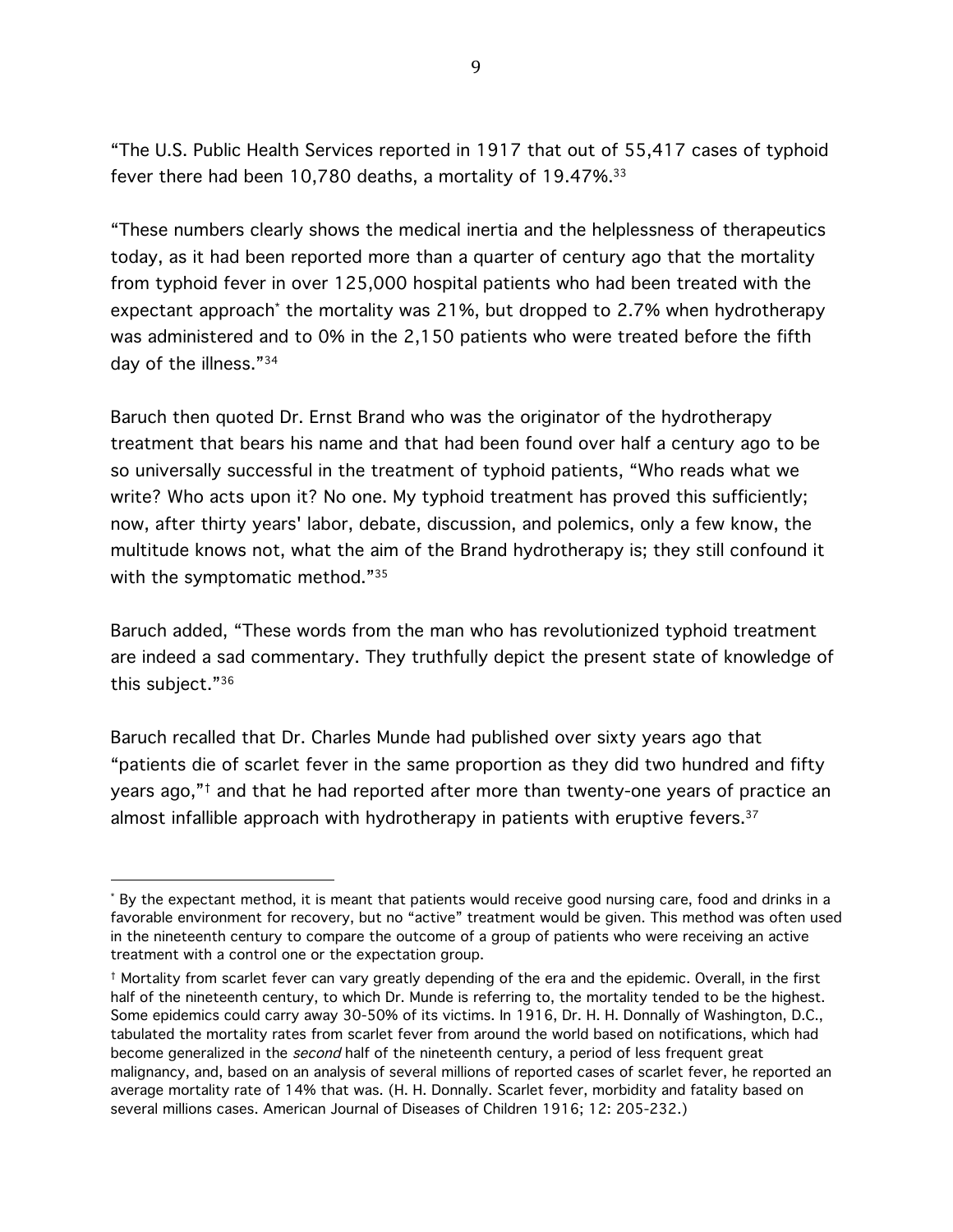He then quoted Dr. Munde, "I have treated scarlet-fever patients with hydrotherapy for twenty-one years, and out of several hundred cases never lost a patient, except one who died of typhus during an epidemic of scarlatina; and my observations, during twenty-five years, of the practice of other physicians of the same school, present a result about as favorable as my own.

"For medicine to change it would need to come out of the state it has imbedded itself, that is ignorance, self-conceit, self-interest and laziness."38

Baruch continued his own thought, "Though the modern physician claims to have emancipated himself from dogma and the schools, he is enslaved by the drugprescribing habit."39

To emphasize this medical inertia that he had already made reference to, Baruch recalled that more than twenty-five years ago he had presented his own reflections on same subject, which was entitled, "What is Wrong With Today's Therapeutics?"\*40

"Medical history demonstrates, as clear as day, that the rise and fall of hydrotherapy was always contemporaneous with the rise and fall of intelligence among medical men. Hippocrates was without doubt a brilliant medical mind, for his axiom that Nature cures is today the foundation of the best therapy. Of all the remedial agents in vogue in his day, water appears to be the only one that has survived the vicissitudes of changing doctrines. ... And I say to you that the constant remembrance of this absolutely true dictum of the Father of Medicine will prevent your falling into the pitfalls that have misled and are today misleading the ablest men of all countries.

"Far be it from me to cite these sad historical facts in a spirit of criticism. My aim is to learn from the faults of yesterday the wisdom of today. The fault lies with those who have not learned the lessons of the history of medicine."<sup>41</sup>

Baruch then made a comparison between water and drug treatments in the current Spanish flu pandemic, "In this disease, which has brought more sorrow and death into households than any other visitation of modern times, may serve to save lives. The fatality of this scourge has perhaps been larger than it should have been in view of our knowledge. Let us see whether or not the treatment in vogue is justified. I quote

<sup>\*</sup> Baruch had actually asked that question 26 years before in 1893 in a paper that he read before the New York Academy of Medicine entitled Therapeutic Reflections: A Plea for the Physiological Remedies.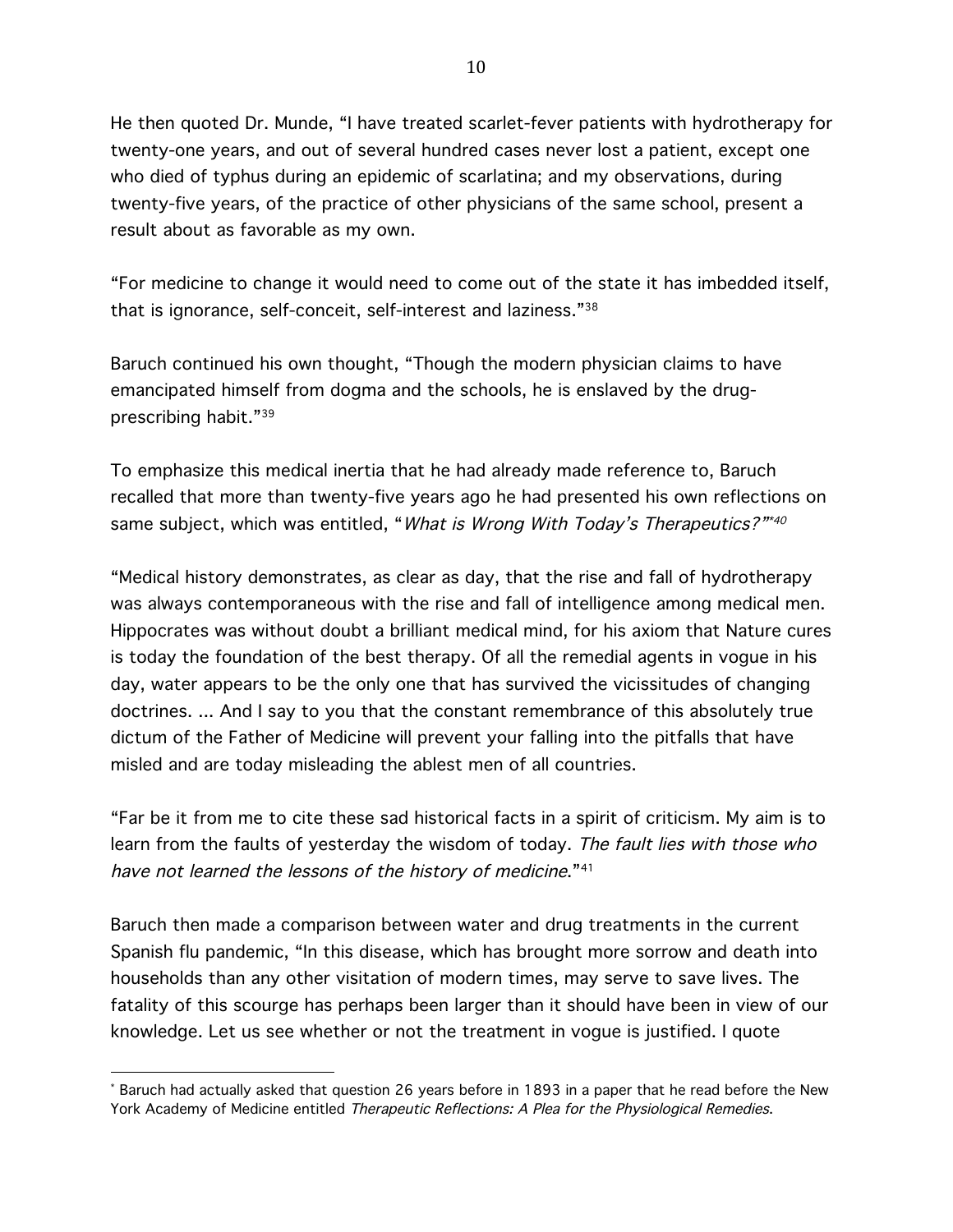verbatim from a report with the caption 'Therapeutics of Influenza,' in one of the most reliable medical journals: 'Influenza was treated largely symptomatically. Acetylsalicylic acid 15 grains every three hours until symptomatic relief is secured.' Another journal reports: 'In severe cases the fever and other evidences of profound intoxication call for the salicylates, one of the synthetic antipyretics, or quinine!' From an able article in the latter journal I quote, 'Sudden death in the epidemic of influenza has resembled in some respects an overwhelming toxemia affecting the vasomotor sys tem.' These ideas are reiterated in all the literature at my command and in communications with army and navy surgeons and other colleagues. Do they not reecho the slogan of other days, when typhoid fever was also treated 'symptomatically,' to the detriment of the patient?

"The unanimity of this therapeusis\* in typhoid fever and the fatality which led to its abandonment emboldens me to sound this note of warning: May not history be repeating itself? I trust that the error, of the present coal tar drugging of influenza may be revealed more quickly than was that of typhoid fever and lead to its abandonment. Now let us see how the judicious application of water in this toxemia would operate, so that you may in future pandemics of this infectious disease bear it in mind and thus save life and relieve suffering."

Baruch presented two cases with severe influenza that he treated earlier this year during a visit at the Walter Reed General Hospital in Washington, D.C., where he had been invited to make a presentation and at which time he said: "In these two cases the compress alone sufficed."42

"It was a painful disillusion to learn that these powerful agents (coal tar derivatives) only enabled the patient to die with a lower temperature while the mortality continued and even increased under their excessive use. … They especially handicapped the heart just as the influenza poison does."43

"You now have the comparison in technic and effects between the drug and the water treatment. I grant that the former demands less care, but it is depreciating and handicaps the patient, while the wet compress begun early enhances his resisting capacity. This should be the main object of therapy in infectious diseases. Water fulfills all these conditions— at least as well as most drugs. Why, then, is it not in common use after its exploitation by the most brilliant men for twenty-three centuries?"44

<sup>\*</sup> The branch of medicine concerned with the treatment of disease.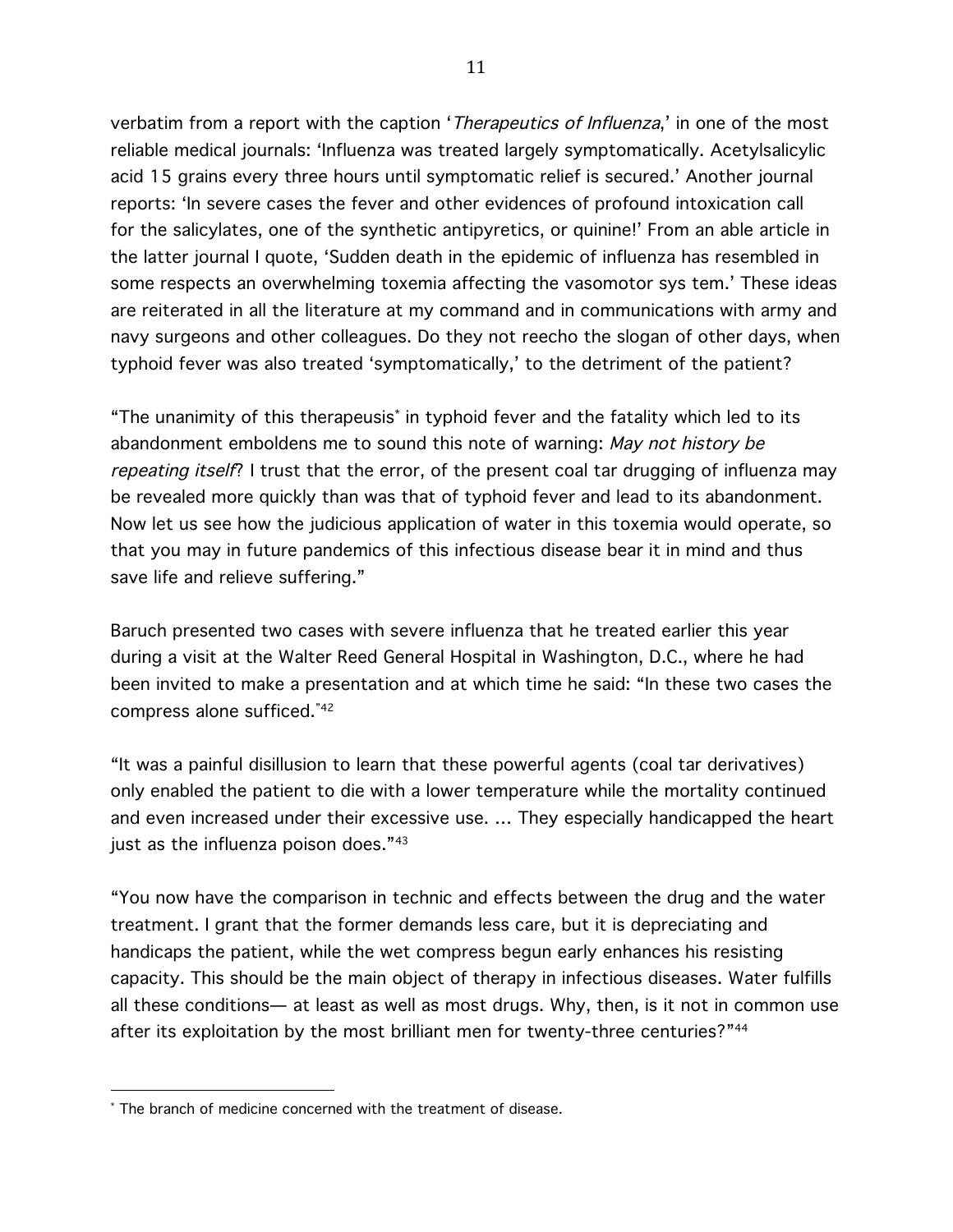After Dr. Baruch had demonstrated the wet pack, which had been filmed earlier that year at the Water Reed Hospital by the Surgeon General's Instruction Laboratory, he received a letter from one of the officer of the hospital. "A few days ago Dr. Old wrote me as follows: 'During the recent epidemic of influenza a number of the pneumonia cases were delirious and very restless, having to be restrained, these symptoms being beyond control by the use of drugs. Some of the men would remain awake day and night, the whole time in marked delirium, and the condition was one such as at times tries the nerves of physicians and attendants. Remembering the film which you showed us and your discourse on the benefit of the wet pack in controlling insomnia, we tried the treatment so strongly advocated by you, on the above class of cases, and I know that you will be pleased to hear that in nearly every case it was found most successful and of marked benefit to the patient. Since the lecture was delivered, one of the staff of the Hospital had Lieutenant Danzer apply it in a case of pneumonia with good effect.'"

Baruch then concluded his presentation: "If I have succeeded in impressing upon you the importance and simplicity of hydrotherapy by the comparison of the proven effects of drugs and water in disease and if I have induced you thereby to study and practice the application of water in disease, I shall regard the hours I am spending in this great medical center as profitable."45

He pointed out, "In chronic diseases the difference in effect of medicinal and physiological remedies are no less striking. If such diseases are attacked ere serious organic degeneration has ensued, the most threatening and subsequently incurable diseases become amenable to treatment. Even when these are advanced, good results may be expected."46

Dr. Baruch ended his presentation that had kept the keen attention of everyone present by essentially saying that no one should die of pneumonia under judiciously applied hydrotherapy, "I would like to sum up that a somewhat active professional life of nearly sixty years, spent in country, village, city, army, family and hospital practice has brought me to the conviction that the judicious application of hydrotherapy in pneumonia fulfills all the therapeutic indications in this disease by meeting all the depreciating conditions which lead to a fatal termination."47

Before leaving the podium, he said with a sobering air, "The day will surely come when physicians will return to the saner practice."48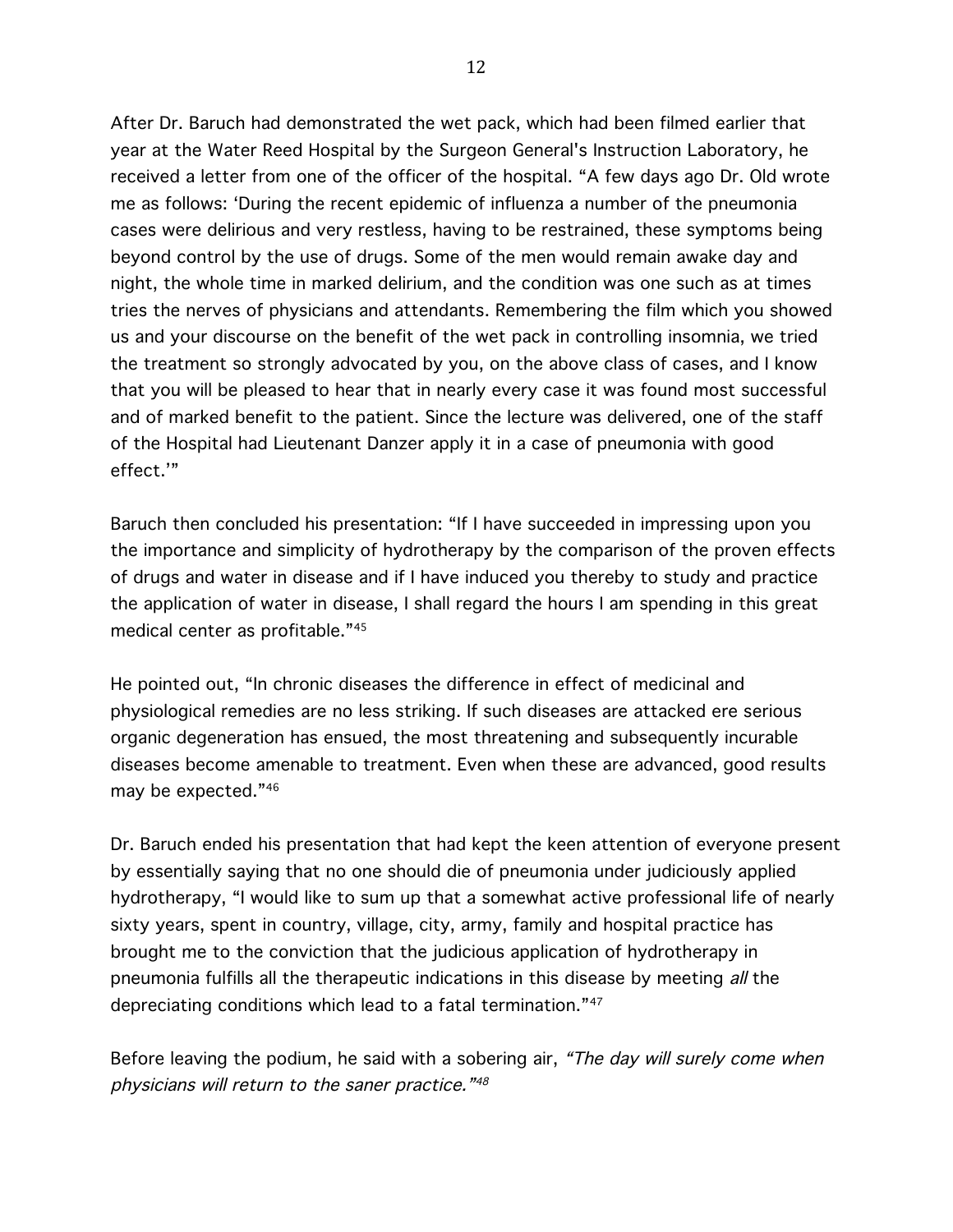A more hopeful Dr. Simon Flexner introduced the next speaker, Dr. R. Lincoln Graham, Physician-in-Chief of the Graham Sanitarium in New York City. After graduating from the Long Island College Hospital in 1893 and shortly after receiving his state medical license, Dr. Graham left for post-graduate study in Europe. He matriculated from the University of Berlin, where he joined the hydrotherapy practice of Dr. Adolph Guenther, who was another student of Dr. Winternitz.

Flexner read a note that had be written about Dr. Graham, "The results that Dr. Graham secures, and has secured consistently for upwards of thirty years of busy medical practice, are nothing short of astounding.

"When one is told that in all these years Dr. Graham has never lost a case of pneumonia or typhoid—two of the most implacable among the captains in the Army of Death—that he has never written a death certificate for any of the thousands of influenza victims he has treated."49

Dr. Graham rose up and walked to the podium and spoke in a very humbly tone, "During the epidemic of the Spanish Influenza in New York, I treated over four hundred cases of pneumonia and probably that number of cases without pneumonic manifestations. By the simple procedure of beginning the treatment with a high colon irrigation, and advising a glass of water drunk every hour, the application of the local cold pack in the pneumonia cases, and abstinence from food until the patient requested the same, I had the pleasure of having one hundred percent recoveries. During this time fatalities of this disease reached as high as twenty percent.

"In other words, like other physicians, I knew practically nothing of this disease or knew of no antidote for it, but I merely helped Nature to meet the emergency and I was successful in every case.

"It is my honest conviction that were the curriculum of medical schools more confined to hydrotherapy, the study of a physician would be lessened tenfold. In fact, the watchword of the hydropath should be: "Understandable simplicity."

"It is a well recognized fact that in former years it required nine days before the crisis of pneumonia passed, that is, before the fever attempted to reduce to normal, yet after treating many hundreds of pneumonia cases by the use of water, I have yet to meet one that will not respond to normal temperature within one-half hour after the proper use of the water; in that, I afford Nature opportunity to react, and do not interfere with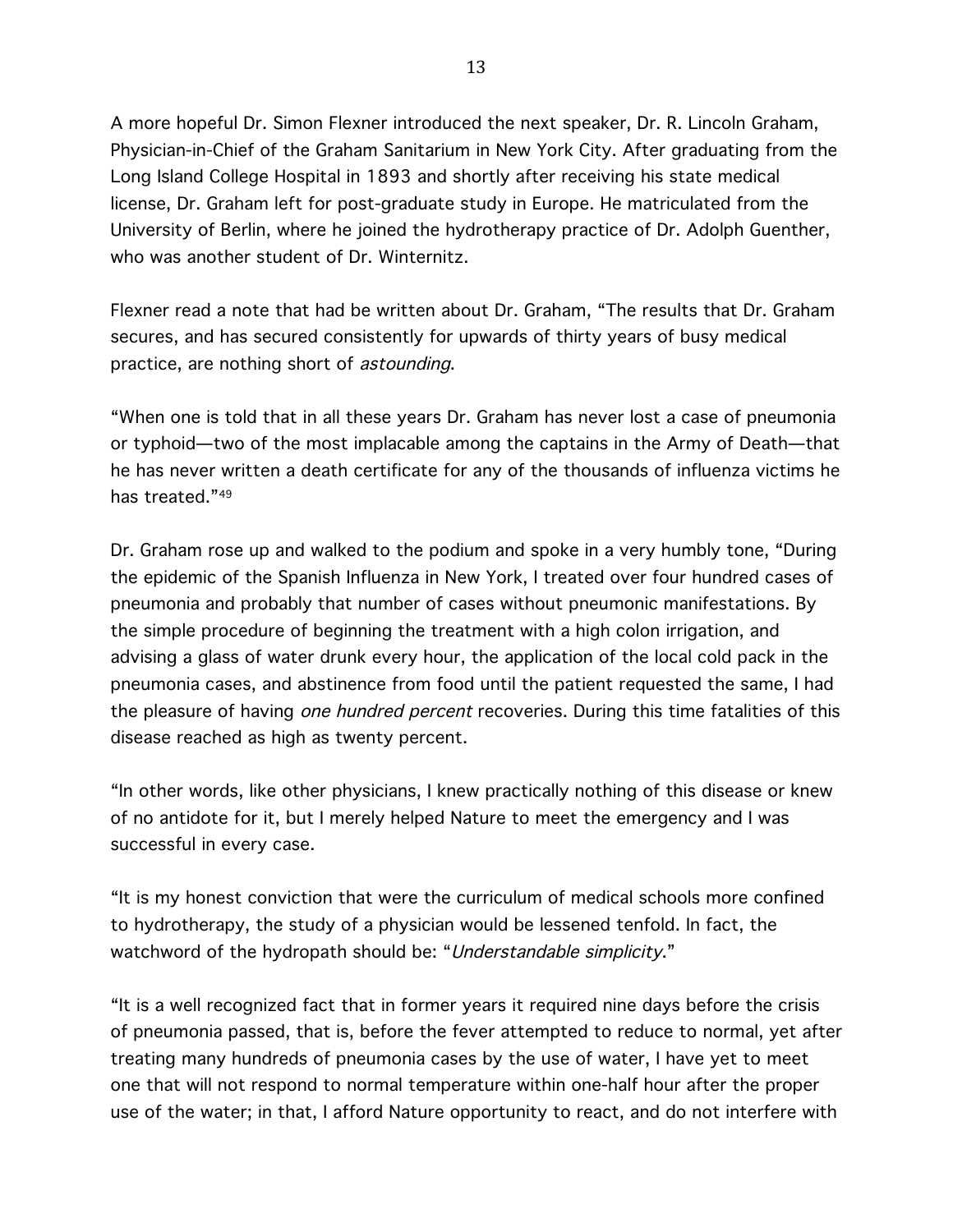Nature by using drugs. My treatments of pneumonia vary little from the treatment of any acute fever accompanied with inflammatory changes of any internal organ.

"The action of water is almost immediate. The good effects are often perceived in less than five minutes. I have seen the high fever of pneumonia reduced to normal, and delirium disappear in a few minutes under proper water 'packs'.

"Within twenty-four hours, in practically every case, normal functional conditions were restored."

"To help contrast the efficiency of treating disease without medicine and with medicine, remember that the official records show the mortality of this epidemic at height close percent, while my treatment did not lose single case. Further more remember that the duration of the disease treated by my natural method and without medicine was rarely more than twenty-four hours, against three weeks under medicinal treatment. The amount "health time" thus saved the patients averaged twenty days each. By his simple methods, without medicine and with out equipment, he demonstrated before the staff of the Charité Hospital perfect recovery in twenty eight cases of a malignant form of diphtheria—with no trace of untoward after-effects.

"By his simple methods, without medicine and without equipment, he demonstrated before the staff of the Charité Hospital perfect recovery in twenty-eight cases of a malignant form of diphtheria—with no trace of untoward after-effects. Never will I forget the grieved expression that came over his countenance when, notwithstanding these unprecedented results, his method of treatment was refused by the Medical Staff of the Hospital, and by the Medical Faculty as a body.

"Like all pioneers and missionaries, Professor Guenther was an enthusiast. He lived solely for science and for the service of mankind. This work is but an extension of his teachings, with additional discoveries of my own.

"When we enter the field of the use of water as a curative agent, we take a long step toward securing an exact science. With the use of drugs and the knife we remain in the field of probabilities.

"The general principles of hydrotherapy are simple and few. With a complete understanding of them they can be applied to any condition of disease without recourse to expensive apparatus or instruments.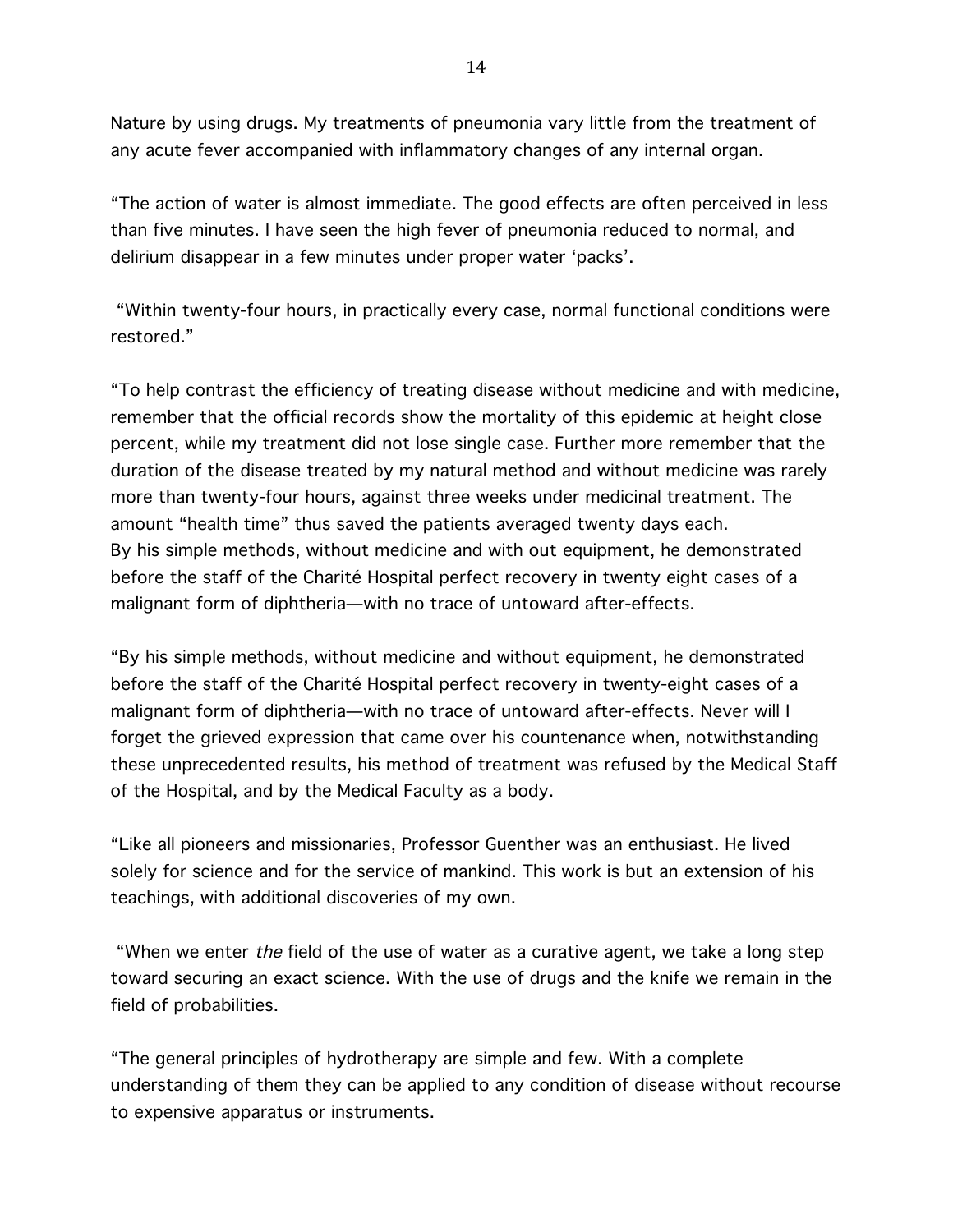"No one can become of successful user of water in the treatment of disease unless one learns to observe the efforts of nature to correct the results of disease.

"Progress in medical science rule, achieved only after overcoming the manifestations fixed mental status, ranging all the way from violent and vitriolic opposition down apathy and deadly inertia."50,51

Dr. Graham emphasized the value of fasting in patients with severe cases of influenza, by recalling that Major Reginald Francis Edmund Austin, a surgeon in the British Army Medical Corps, who had reported his experience during the Spanish flu epidemic while he was stationed in Calcutta: "During the virulent influenza epidemic in Calcutta in the cold weather of 1918. Twenty of my bad cases with high temperature, headache, general ache, and profound prostration volunteered to try the 'water cure' [fasting]."

"The fasts in these cases lasted four to six days. No drugs were administered during the treatment other than a saline purge, which was taken daily during the fasting period. Within *eight to ten days* these cases were all fit and strong enough to return to their work, and they had excellent appetites for even the plainest of meals. As for his other cases with influenza they did not fare so well. They ate the textbook diet—milk, beeftea, egg flip, etc.—from the beginning of the disease. Few of them escaped the textbook complications—gastritis, bronchitis, pleurisy, or pneumonia—while one got double pneumonia and died. Most of them were unfit for duty for two or three weeks, and some very much longer."52,53

Dr. Flexner introduced with renewed enthusiasm, Dr. John Harvey Kellogg, who had been for close to fifty years the director of the Battle Creek Sanitarium in Battle Creek, Michigan, and who had been like Dr. Baruch a student of Dr. Wilhelm Winternitz.

Kellogg pointed out that the great mortality associated with the Spanish flu was greatly mismanagement of the febrile patient in general and the use of antipyretic drugs in particular that is known to promote bleeding, "Modern observations have demonstrated that the danger from elevation of temperature is not so great as was formerly supposed, that in fact the rise in the body temperature accompanying febrile activity is really a part of the remedial effort put forth by the system in combating the morbid process to which the rise of temperature is due; and it has been clearly shown by Winternitz, and by many others, that the mere lowering of the body temperature by means of antipyretic drugs is not only not in any way beneficial to the patient, but, on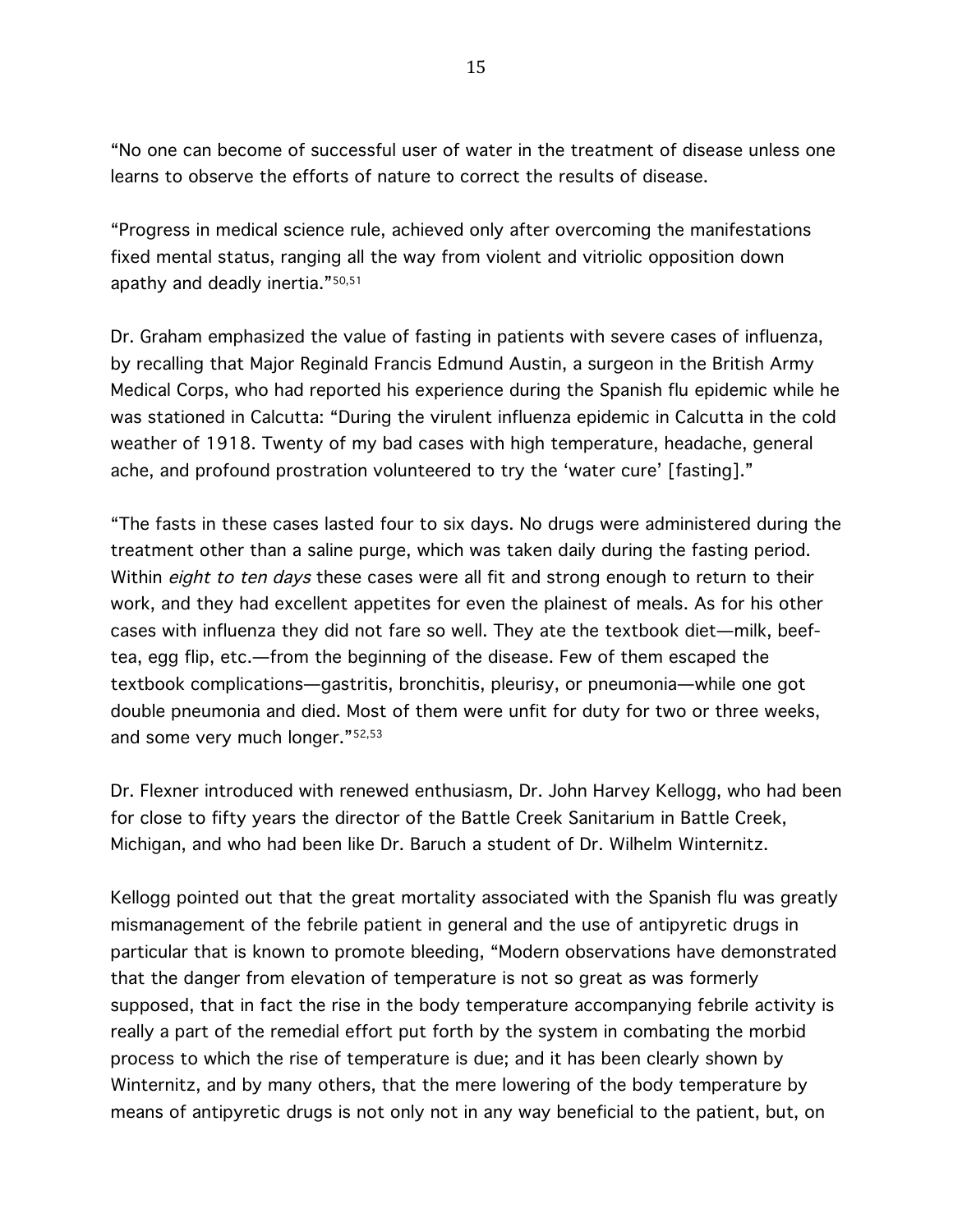the contrary, is decidedly detrimental, since the system is thus compelled to struggle not only with the toxins which are produced in connection with the special morbid processes present, but with the toxic drug introduced with therapeutic intent.\* In visiting the fever ward of a large city hospital some years ago, the author was particularly struck by the fact that patients whose temperature was normal as the result of the administration of large doses of antipyrin, had the expression of persons in a state of collapse or extreme shock, the evident result of the combined influence of the bacterial toxins and the toxic effect of the antipyretic drug."

"In the reduction of temperature by means of hydrotherapy measures, not only is no toxic substance introduced into the body, but the cold applications, which lessen to some degree the pathological thermogenic processes which are in operation, at the same time act as a true tonic to the reparative forces of the body, and stimulate the elimination of the toxic substances to which the special symptoms characteristic of the disease are due."54

Kellogg reported having confirmed in his sanitarium what Winternitz had already reported more than twenty-five years before, which was the remarkable effect of simple hydrotherapy applications to increase up to three times the number of white blood cells in the blood, as well as an increase, but less pronounced, of the amount of red blood cells and hemoglobin. 55

He said that the successful use of hydrotherapy specifically in patients with pneumonia had already been pointed out by Hippocrates who had written in the book Regimen in Acute Diseases, "In acute diseases, the bath will be beneficial to many patients. ... On the whole, bathing suits pneumonia rather than ardent fevers, for it soothes pain in the sides, chest and back; besides, it concocts and brings up sputum, eases respiration, and removes fatigue. ... Such are the benefits from bathing, and they are all needed."56

Kellogg then quoted the historian and scholar William Jones, who was the last great scholar to have translated the works of Hippocrates, "A fundamental principle of Hippocratic medicine is that 'nature' alone can effect a cure, and that the only thing the

<sup>\*</sup> Since the time of Kellogg, it has been scientifically demonstrated that fever is a beneficial process for survival and to lower it diminishes the body's defense and increases morbidity and mortality (see Matthew J. Kluger, et al. The adaptive value of fever. Infectious Disease Clinics 1996; 10 (1): 1-20). The goal of the judicious hydrotherapeutic application in the febrile patient is to activate the circulation, which in turn decreases congestion and improves all the physiologic functions of the body, including detoxification, increased immunity and a normalization of the body's temperature.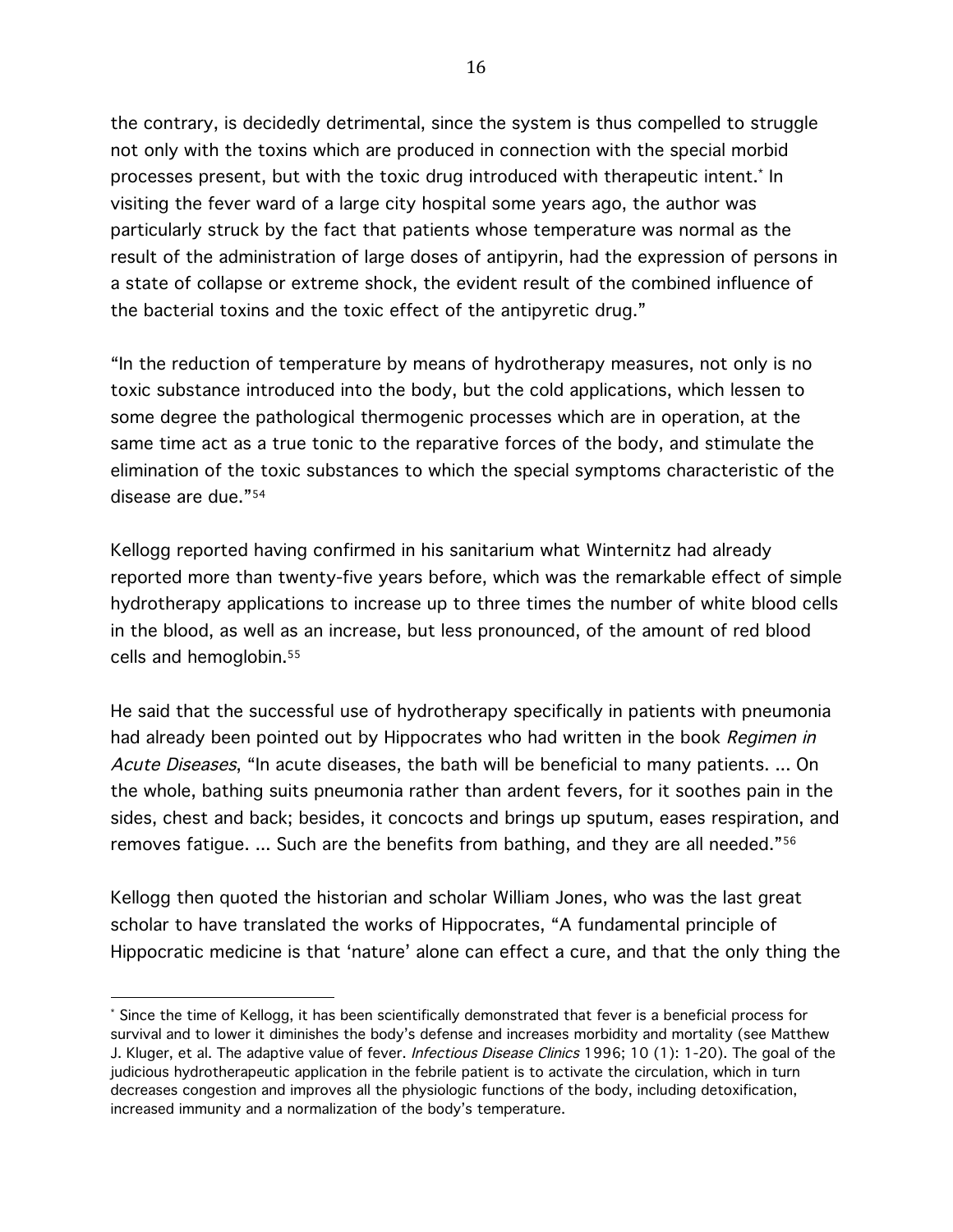physician can do is to allow nature a chance to work."57

Kellogg now quoted another well known physician who relied on hydrotherapy instead of venesection and drugging in the febrile patient, "When the famous Sydenham, the English Hippocrates, wrote his treatise on fevers, he apologized for departing so far from the current practice of his day as to recommend the employment of hydriatic measures as being preferable to bleeding in the treatment of febrile disorders."58

Kellogg emphasized a few points which he believed could explain the success of his own approach, "The physiologic method concerns itself first all with causes. *Disease, then, is* not the chief object of attack in the physiologic method, but the causes of disease. The physiologic method does not undertake to cure disease, but patients. It recognizes the disease process as an effort on the part of the body to recover normal conditions a struggle on the part of the vital forces to maintain life under abnormal conditions and to restore vital equilibrium. ... Great pains are taken to render the patient intelligent in relation to these facts and principles. He is taught that it is 'the blood that heals'; that most chronic disorders are the result of deteriorative changes in the blood. ... The 'simple life' and 'return to nature' are the ideals constantly held up before him."59

Dr. Edward Thomas Secor from La Grange, Illinois, followed Dr. Kellogg on the podium. He reported having treated in the previous year more than 500 cases of influenzapneumonia of which ten were in the later stage of pneumonia. "Out of this group of more than five hundred patients, in only 2 percent there occurred any extensive degree of pneumonia. In these cases, the condition had attained a good headway before treatment was instituted, but, even so, only one terminated in death. This patient came under observation with a well-advanced and rapidly developing lung condition and the patient was *extremely* cyanotic and comatose before hydrotherapy could be brought to bear, and, although we were gaining air capacity and the patient's general condition showed improvement, there was, besides the influenza-pneumonia, also a status epilepticus; and death ensued under an overwhelmingly seizure."

Dr. Secor deplored the therapeutic helplessness of general medicine for patients with influenza-pneumonia, "There have been published so many articles on influenzapneumonia, including the careful study of the disease, its pathology, symptomatology, and so forth, that it would seem supererogatory to attempt to add to this information; yet, as the high mortality rate presumably indicates, there is something lacking in the prevailing therapy. At present, the medical fraternity is quite prone to await phenomenal results from untried vaccines, serums, and the like, and to neglect the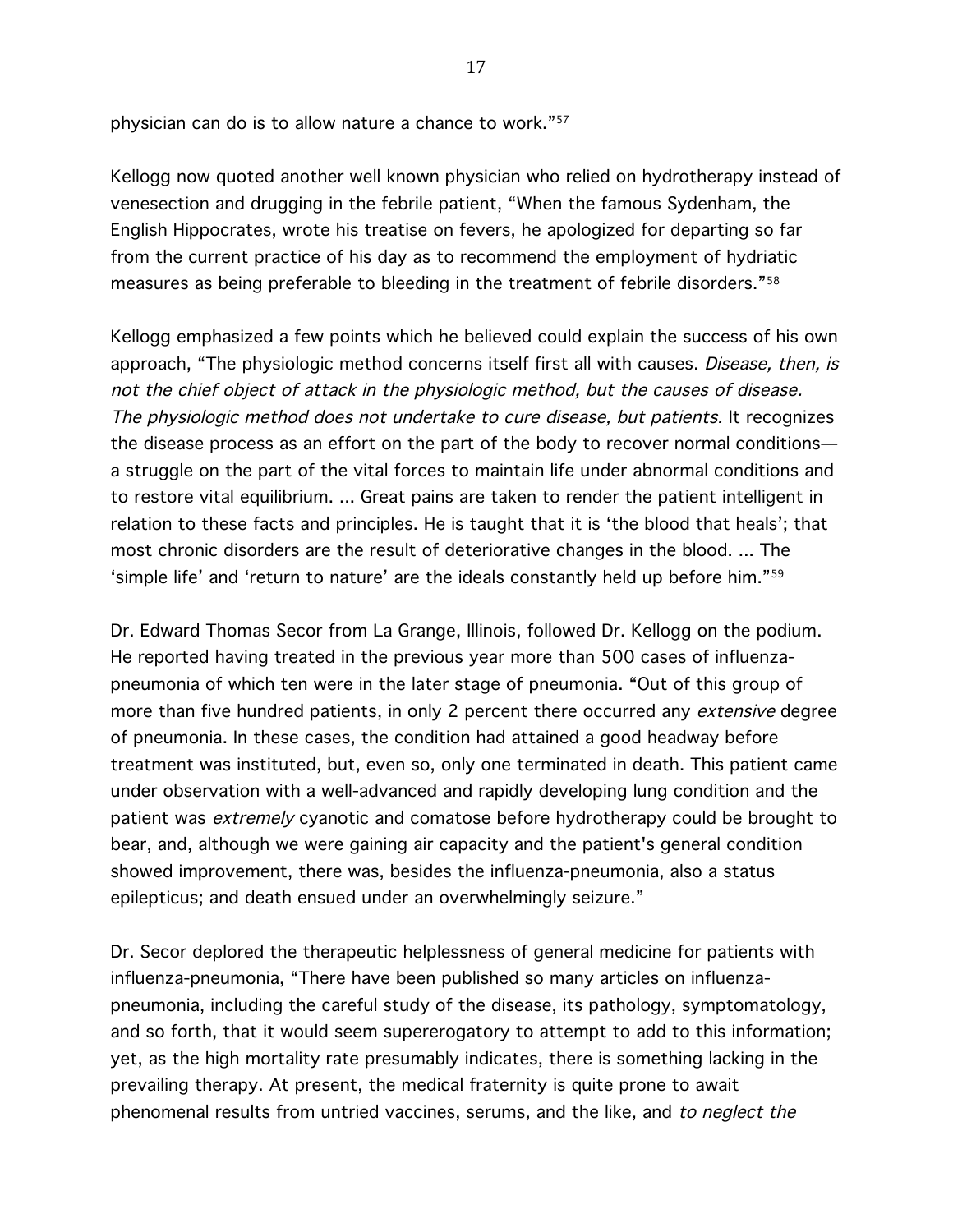## thorough use of the tried and efficient although more laborious methods."

Dr. Secor pointed out the dangers of over-drugging patients as it was common to the practice of medicine, "Statistics of cases in which drug-therapy alone has been relied upon seem to bear out this idea; however, I find that, when rational hydrotherapy is added to not too much drug-therapy, the results have been extremely gratifying. It is only the demonstrated powerful effects of hydrotherapy, which are recognized as the most effective of all measures known for combating diseases, in addition to my desire to bring this measure into more general use for the control of this so often rapidly fatal condition, that cause me to ask a hearing.

"I find that hydrotherapy has been employed elsewhere during this epidemic, and with similarly gratifying results. At the Battle Creek Sanitarium and other similar institutions where hydrotherapy is the chief standby and where the nurses are skilled in its proper application, the low percentage of well-developed pneumonias and the low mortality compare favorably with my results.

"Ordinarily, patients recover in two or three days after one or two treatments daily, varying with severity or degree of involvement. Those patients that were in a more advanced state were removed to the hospital where treatments could be given, even three or four times daily when urgency demanded.

"In my opinion the high mortality in this epidemic was, to an unusual extent, a consequence of too much and poorly advised drug-therapy, most especially the too free use of opiates, coal tar derivatives and expectorants. It is only by comparing several hundred cases, treated in this manner, with a similar number treated by other methods that one can fully realize the actual benefits derived therefrom."60

Dr. Solomon Solis-Cohen, Professor of Clinical Medicine at Jefferson Medical College and editor of the eleven volume series, A System of Physiologic Therapeutics—A Practical Exposition of the Methods, other than Drug Giving, Useful in the Treatment of the Sick, was invited to follow Drs. Baruch, Graham, Kellogg and Secor to describe the natural, physiologic or drugless approach already addresses by his four predecessors at the podium, "Not only must we recognize that disease and recovery are alike vital processes in which the organism itself is the most active agent, and that neither morbific nor therapeutic influences endow the organism with new attributes or introduce into its operations new powers, but we must also keep in mind that disease and recovery are often, if not always, one continuous process. ... I will merely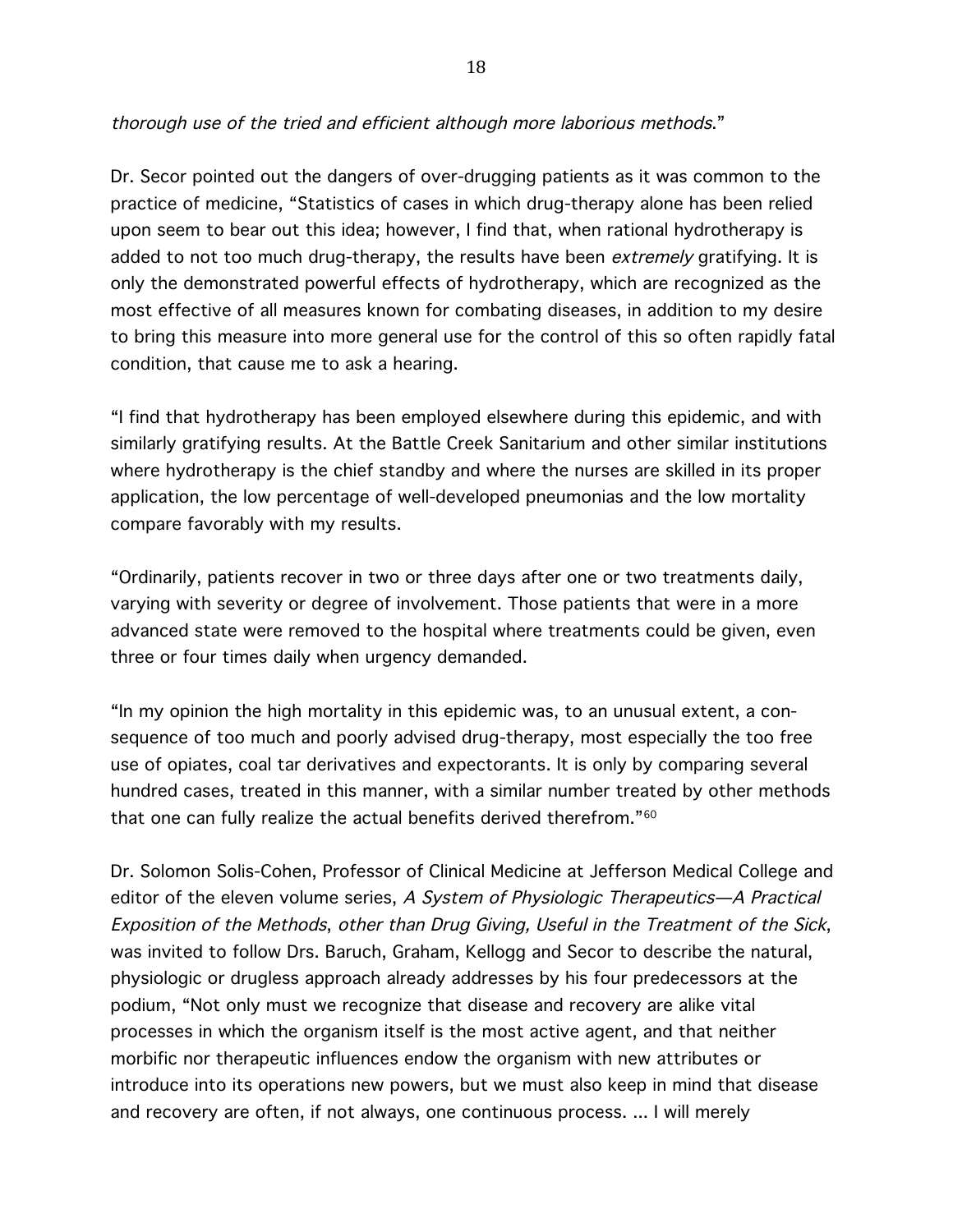emphasize the facts that a health-preserving and health-restoring tendency exists; that it is a natural endowment, and not the gift of art; and that it is dependent upon the inherent properties of cells, tissues, organs, and the organism. ... By natural or physiologic therapeutics, then, is meant the utilization in the management of the sick of agencies similar to those constantly acting upon the human body in health.<sup>"61</sup>

Dr. Royal Copeland,\* the Health Commissioner of New York City, was the next speaker and reported the results from the compilation of five different surveys conducted among American homeopathic physicians, which showed that there were 445 deaths among 66,092 cases of combined influenza and pneumonia (CIP) (a mortality of 0.7 percent) from a mixed population of private and hospitalized of both civilian and noncivilian patients who had been treated homeopathically during the fall-winter of 1918- 1919.

He compared side by side the results reported in these five surveys by homeopathic physicians with the one of three large statistical reports that had the lowest mortality rate (5.8%) from CIP for the entire US armed forces during the fall of 1918.

|                        | Number of       | <b>Number</b> | Surviv | <b>Number</b> | Case      |
|------------------------|-----------------|---------------|--------|---------------|-----------|
| Treatment              | <b>Patients</b> | οf            | al     | <b>of</b>     | Mortality |
|                        | with CIP        | Recoverie     | Rate   | Deaths        | Rate in % |
|                        |                 | S             | in $%$ |               |           |
| Homeopathy             | 66,092          | 65,677        | 99.3   | 445           | 0.7       |
| <b>Fall and Winter</b> |                 |               |        |               |           |
| 1918-1919              |                 |               |        |               |           |
| <b>Entire US</b>       | 688,869         | 649,138       | 94.2   | 39,731        | 5.8       |
| Army, Fall of          |                 |               |        |               |           |
| 1918                   |                 |               |        |               |           |

Statistics from these outcomes show that at the very least:

a) The odds of surviving CIP were 148 to 1 with homeopathy versus 16 to 1 with PAA.

 \* Dr. Royal Copeland was a homeopathic physician who was the acting dean of the New York Homeopathic Medical College and Flower Hospital before becoming President of the New York City Board of Health in 1918, a position he held until he became a US Senator from New York in 1923. Franklin D. Roosevelt served as his honorary campaign manager for this election as a US Senator, a position that he held until 1938. Copeland served as primary author and sponsor of the Federal Food, Drug, and Cosmetic Act of 1938 which entrenched special protections for the regulation of homeopathic preparations.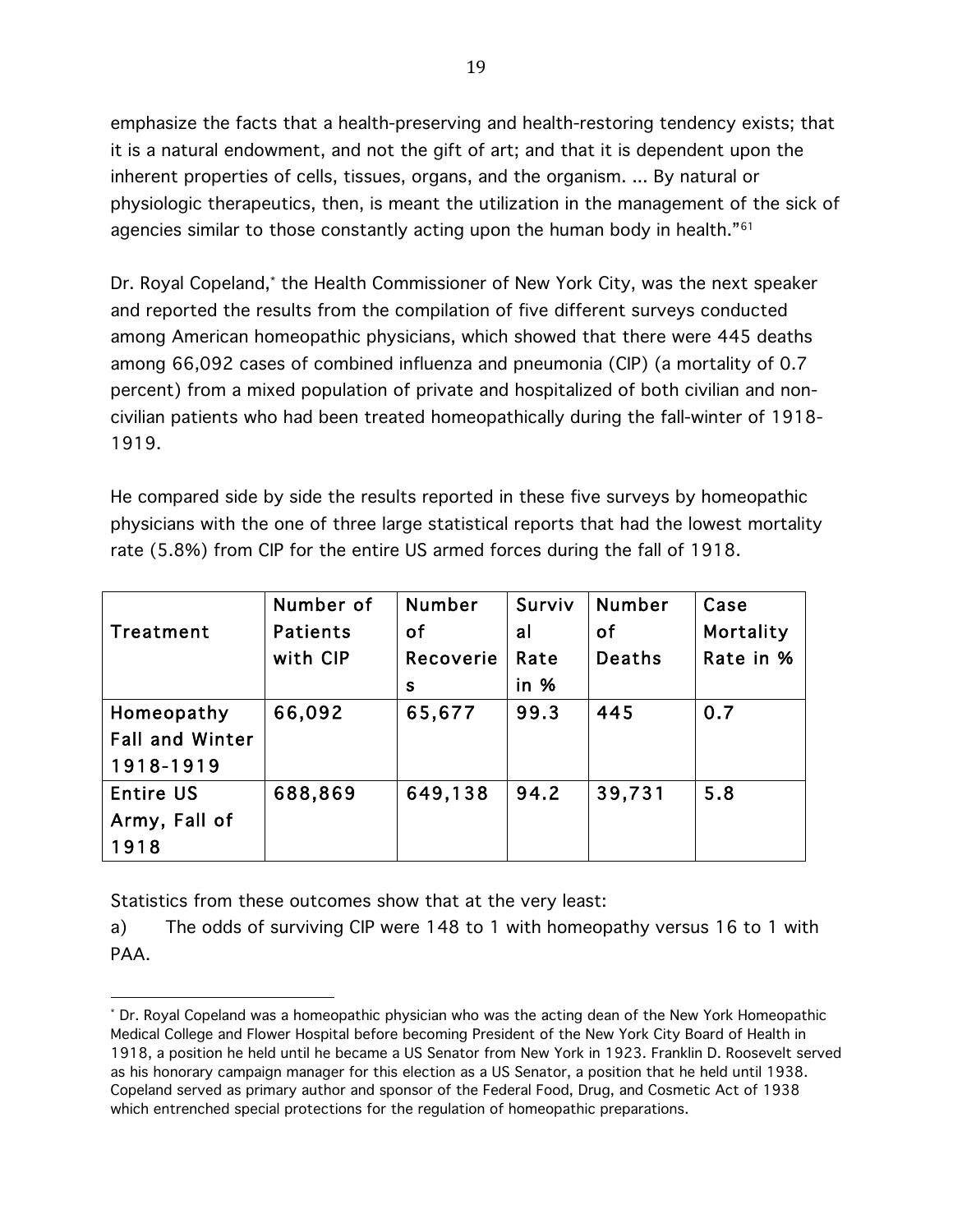b) The relative risk of dying of CIP was 8.3 (95% CI 7.6 to 9.1) or 8 times greater with PAA than with homeopathy ( $P < 0.0001$ ).

c) The odds ratios of surviving CIP with homeopathy were 9.0 (95% CI 8.2 to 9.9) as compared to PAA ( $P < 0.0001$ ).

Next, Copeland presented outcomes of the treatment of pregnant woman during the passing pandemic.

It was widely recognized that during the Spanish flu pandemic the mortality rate was highest in pregnant women. Since that population wasn't present in the army, it serves as a completely different demographic group for evaluating and comparing the outcomes of the two schools of medicine.

A survey conducted among (allopathic) physicians in Maryland and members of the American Gynecological Society, the American Association of Gynecologists and Obstetricians and local obstetric societies in four of the larger cities in Maryland found that the case mortality was 27% in 1,350 pregnant women with influenza. About 50% of the pregnant women with influenza eventually developed pneumonia, and of those, 54% died. Miscarriages occurred in 26% of the ones without pneumonia and in 62% in the ones with pneumonia. The morbidity and mortality were highest in the later months of pregnancy. In the ninth month of pregnancy 67% of the women developed pneumonia. Of the ones who developed pneumonia in the last three months of pregnancy, 60% died.<sup>62</sup>

During the fall of 1918, 101 pregnant women with pneumonia were admitted to the Cook County Hospital; 52 of them died, a mortality of 51.4%. The mortality among all other admitted patients with pneumonia during the same period was 33.3% (719 deaths among 2,154 patients). Of the 49 women discharged, 21, or 43%, had miscarried.63

During the pandemic, 950 patients with influenza were admitted to the Western Pennsylvania Hospital at the University of Pittsburgh. The mortality among those patients was 22.3%. Drs. Paul Titus and J. M. Jamison reported that an analysis of 50 pregnant women from this group found that 32 died, a 64% mortality rate: "With the outbreak of the recent epidemic we were quite unprepared for the appalling loss of life among pregnant women affected by this disease. … Considerable doubt as to just what course should be pursued in the care and treatment of any given patient or number of patients."64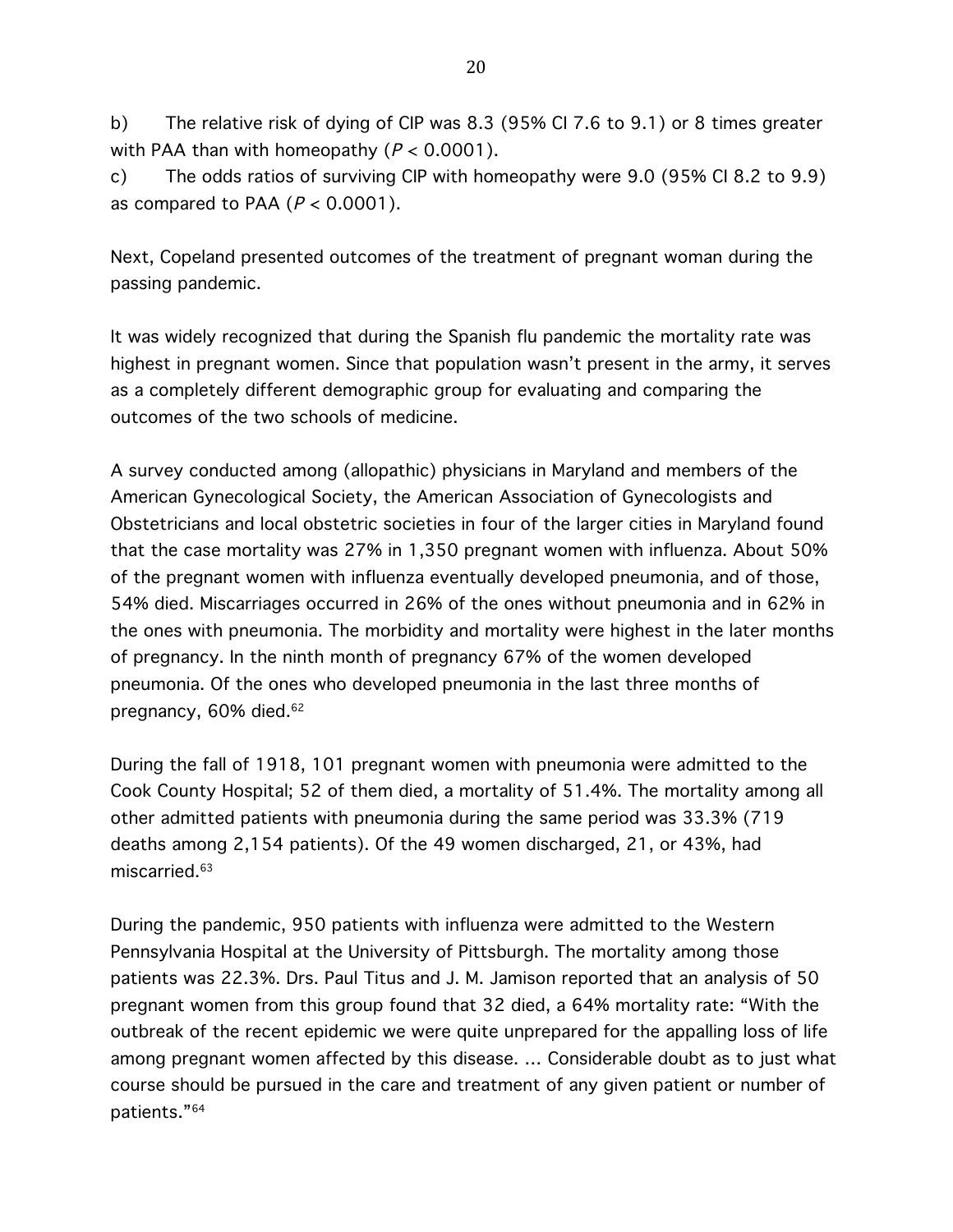When the San Francisco Board of Health tried to determine the effect of treatment in the different wards of the San Francisco Hospital, it found out that there were 60 pregnant women admitted with influenza. "Forty-two of these had pneumonia, and eighteen were simple uncomplicated influenzas. Of the forty-two with pneumonia, nineteen died and twenty-three recovered. Of the simple influenza cases none died, the mortality in the pneumonia group was 45.6%. The mortality in the whole group was 31.2%."65

Dr. Copeland then compared the outcomes of the four allopathic reports with the five homeopathic ones:

| Treatment   | <b>Number</b> | Number of | Percentage             | <b>Number</b> | Mortality  |
|-------------|---------------|-----------|------------------------|---------------|------------|
|             | οf            | pregnant  | of pregnant            | οf            | rate from  |
|             | pregnant      | women     | women who              | deaths        | <b>CIP</b> |
|             | women         | recovered | developed              |               |            |
|             | with CIP      | from CIP  | pneumonia              |               |            |
| Allopathic  | 1,561         | 1,093     | 51%                    | 468           | 30%        |
|             |               |           | $(717 \text{ out of})$ |               |            |
|             |               |           | 1,410)                 |               |            |
| Homeopathic | 2,848         | 2,827     | 5.7%                   | 21            | 0.7%       |
|             |               |           | $(161$ out of          |               |            |
|             |               |           | 2,832)                 |               |            |

Those statistics show that at the very least:

a) The odds for pregnant women of *surviving* CIP during the Spanish flu pandemic were 135 to 1 under homeopathy versus 2 to 1 under allopathy.

b) The odds for pregnant women of developing pneumonia during the Spanish flu pandemic were 1 to 17 under homeopathy, and even odds or 1 to 1 under allopathy.

c) The relative risk for pregnant women of *dying* from CIP during the Spanish flu pandemic was 41 (95% CI 26 to 63) or 41 times greater under allopathy than under homeopathy ( $P < 0.0001$ ).

d) The odds ratios for pregnant women of *surviving* CIP during the Spanish flu pandemic were 58 (95% CI 37 to 90) under homeopathy as compared to allopathy ( $P \lt \theta$ 0.0001).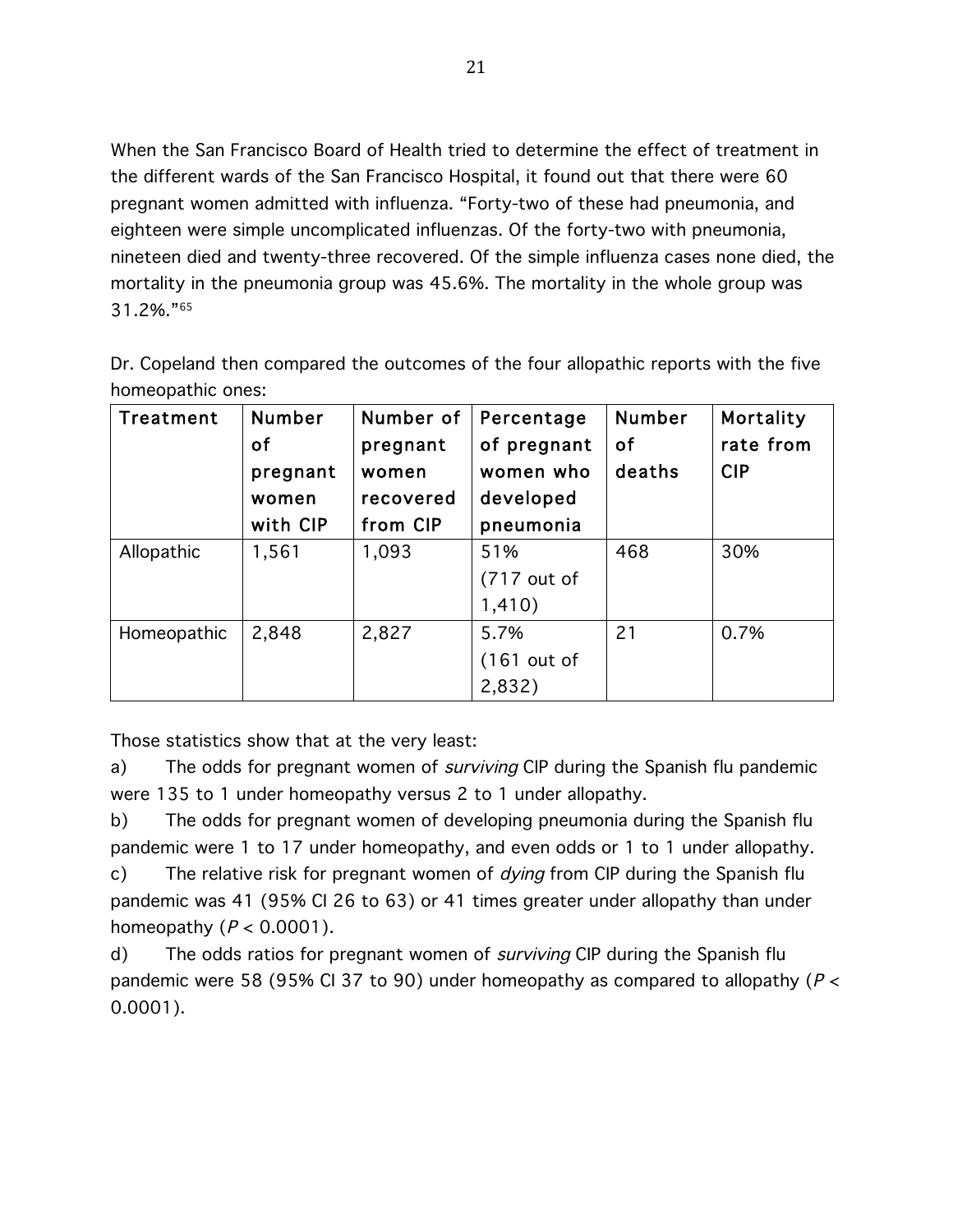During the pandemic homeopaths also treated especially difficult cases of pregnant women with uniformly good results even though pregnancy was associated with a higher incidence of other complications, such as puerperal fever.

Dr. Copeland reported that Dr. Martha I. Boger had been assigned to the Portsmouth Hospital, New Hampshire, during the pandemic. The population of Portsmouth had more than doubled during the pandemic, growing from 16,000 to 35,000 due to the influx of military personnel. "Conditions were rather crowded. We had 25 doctors there [at the Portsmouth Hospital], and the Government was forced to send four doctors to help out during the epidemic."

Dr. Boger said that morbidity often increased several days after deliveries, "When the temperature would shoot up to 103 or 104˚F; scarcely no leucocytosis; urine normal, and yet these cases were dying." She said that while in Boston for a medical meeting, she visited the new Robinson Memorial attached to the Boston School of Medicine (homeopathic), which was then "the latest word in obstetrical hospitals. Dr. Earl told me that they had had an experience similar to ours; that the patients were delivered, and were apparently all right until the 12th or 13th day, when they had this terrific temperature. Although they did everything possible, some died, while others got well."

Despite the burden of an overcrowded hospital, she reported a perfect record in these puerperal cases, "One of the old school doctors paid me a compliment. After his patient had been delivered eight days he came to me and asked me to take the woman off his hands. I treated her and got her out of bed. As soon as the temperature went down to 101°F we let them get up. The longer you kept the patient in bed the more temperature she had. Let the patient get up and around the room, but keep her in the hospital. We do not know what these patients had. We had 25 or 30 cases of that same nature. I would like to know if any others had similar experiences. I lost no patients."\*

Dr. Copeland then quoted Dr. Susan J. Fenton of Oakland who had reported several difficult cases in the late stage of pneumonia, as in this pregnant woman with double bronchopneumonia: "Mrs. H., mother of three, had been under another [allopathic] physician's care for one week when I was called. I found a complication of seven-month pregnancy with double bronchial pneumonia, temperature, 102-103˚F, pulse 110-120, respiration 50-60. The patient was unable to breathe except by having

<sup>\*</sup> Martha I. Boger. Comments. In discussion: Influenza and pregnancy. Journal of the American Institute of Homeopathy 1919-1920; 12: 932.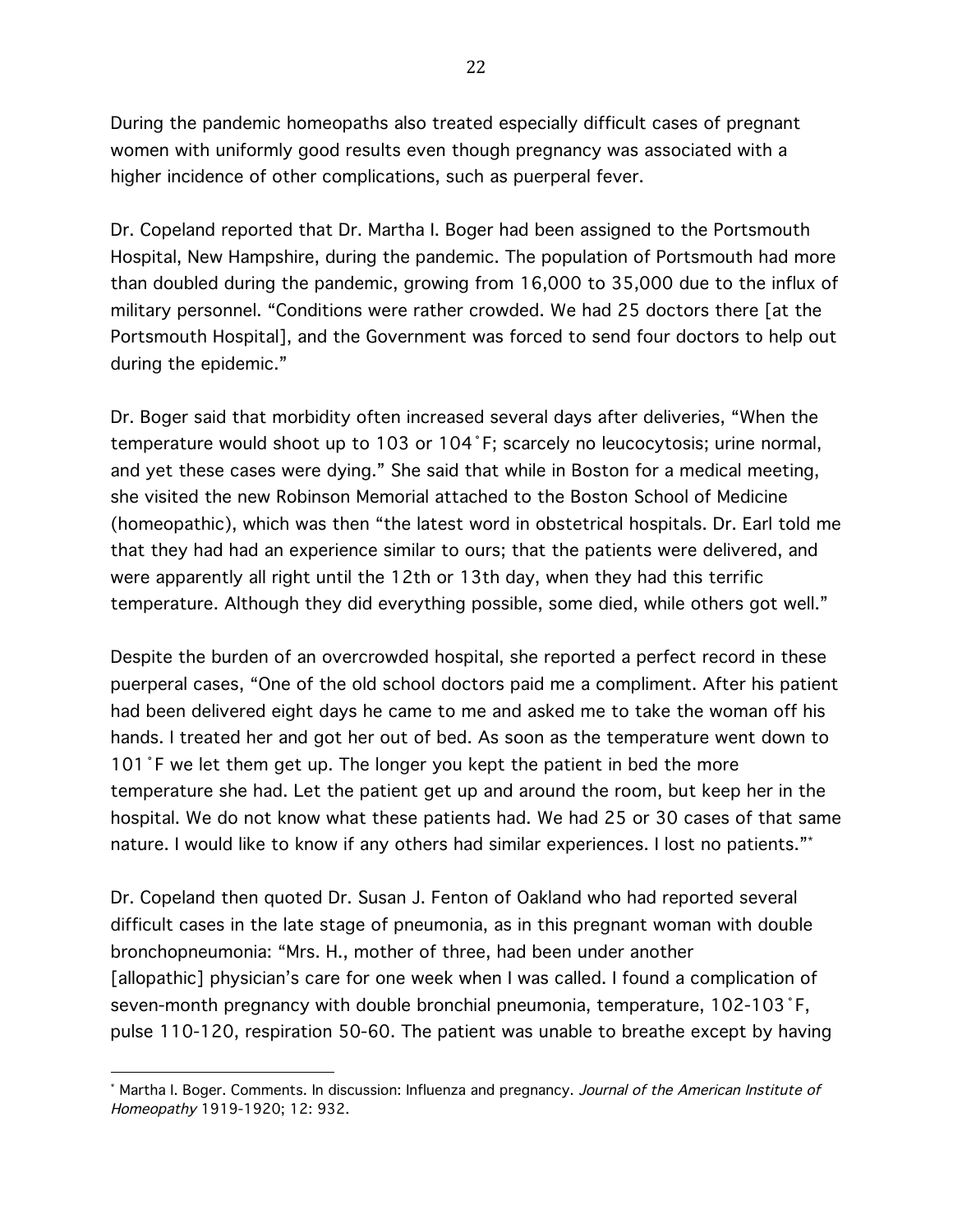the head rose [sic] on three pillows, mild delirium was present, and great restlessness. She has no nurse except a sister who attended her by day while the husband was at work, and he took care of her at night. On the eighth day, her baby was delivered, weighing four pounds. A wet nurse was secured and the child is well and thriving. Fortunately the lungs began to clear after delivery, and while she made a slow recovery, she is now well." She concluded, "I had thought my record pretty good with only one death in 100 cases during the first epidemic, and none in the same number of cases for the second, until I read in some journal of one homeopath who reported 2,000 cases without a single death."<sup>66</sup>

Dr. Flexner then introduced the next speaker, Dr. W. H. Hinsdale, Dean of the Homeopathic Department of the University of Michigan Medical School, who pointed out that of all the crude drugs used during the pandemic, aspirin was blamed most often for hastening and increasing morbidity and mortality and said of the cult of aspirin, "If we wished to make an apology for the last epidemic for its mortality, we would call attention to one complication that was artificially enforced upon it and for which it should not be blamed. The general use of aspirin increased its complications and hence its mischief. Aspirin poisoning is a handicap that the cult of modern medicine feels obliged to enforce upon the Vis medicatrix naturae in case of nearly all diseases, nowadays. Influenza's natural statistical record was tampered with to her embarrassment in the making. Why, may I ask, is not preventive medicine made to include the prevention of dangerous medicines being used to the detriment of mankind as well as to the stamping out of the breeding places of diseases and the restraint of distributors?"

Dr. Hinsdale pointed out that homeopaths had major advantages over the allopaths at the onset of the pandemic: "Homeopaths started in the campaign with two advantages, and it could have been foretold they would come out with better statistical showing. First, they did not have the aspirin and other coal tar complications in their cases to increase the life risk, and second, they had a few remedies upon which they could place reasonable reliance and were not obliged altogether to experiment their way from day to day and from patient to patient. … To non-homeopathic physicians we say, for God's sake, throw aspirin where Macbeth threw the laxative."<sup>67</sup>

The next speaker was Dr. Benjamin Woodbury of Boston University who presented some of the then better known mischief caused by aspirin: "Numerous cases were encountered during the influenza epidemic of severe stomach disturbances with hematemesis, melena sometimes being the first indication of the gastric hemorrhage.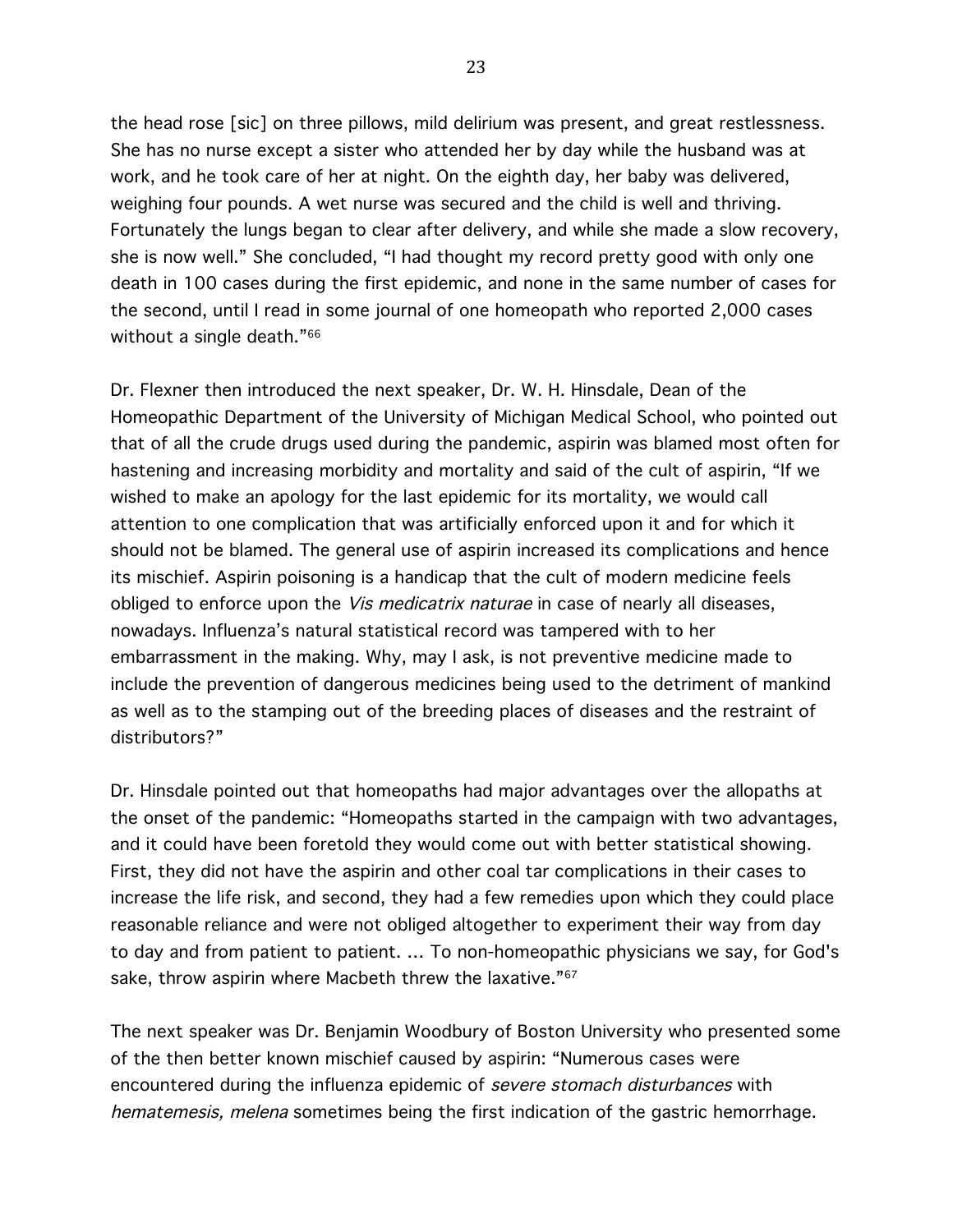Some of the cases were very severe with syncope, the symptoms returning in one case after but three or four tablets had been taken."68

Next was Dr. W. A. Dewey of the University of Michigan who went further in indicting aspirin: "Much of the mortality in the recent epidemic of influenza was due to its indiscriminate use." He said that in overdose it causes "violent palpitation of the heart, deficient respiration, and weakness approaching unconsciousness, and disturbances in the sensory centers, vision and hearing—in fact, the sensitive nerve tissue is paralyzed."

He went on to quote contemporary authors about the use of aspirin and other antipyretics during the pandemic. "Dr. Albert Doerschuk, a noted Kansas City pharmacologist and historian, wrote as follows, 'These drugs in remedies, preventives and cures for the grippe were swallowed by tons last winter by hysterical people who went beyond all advice in self-medication. Women numb in every limb, with barely enough intelligence to find the way home, from the effects of the preventive medicine, were suffering from the flu. Men with intense pains on top of their heads and eyes bulging out from the salicylates (aspirin) had the flu. Many persons were in bed from the prostration of the drugs taken instead of from the flu.' We can corroborate the above remarks from personal observation."69

The next speaker was R. Kendrick Smith, MD and DO, representative of the osteopathic profession, who read a report entitled One Hundred Thousand cases of Influenza with a Death Rate of One-fortieth of that Officially Reported under Conventional Medical Treatment, which is a survey conducted by the American Osteopathic Association among 2,445 of its members.

In summary, he reported that the osteopathic physicians had treated over 100,000 cases of influenza in the recent epidemic with a death rate of one-fortieth of that reported by the health commissioners of the various states.

"Requests for information as to the number of cases of influenza, the number of cases of pneumonia, and the number of deaths from each, were sent to every state health commissioner and every city health commissioner in cities of 4O,00O population and over. One hundred and forty-eight replies were received.

"Sufficient data has been received in the replies of those 148 health commissioners, together with the estimates of the national census bureau and the several insurance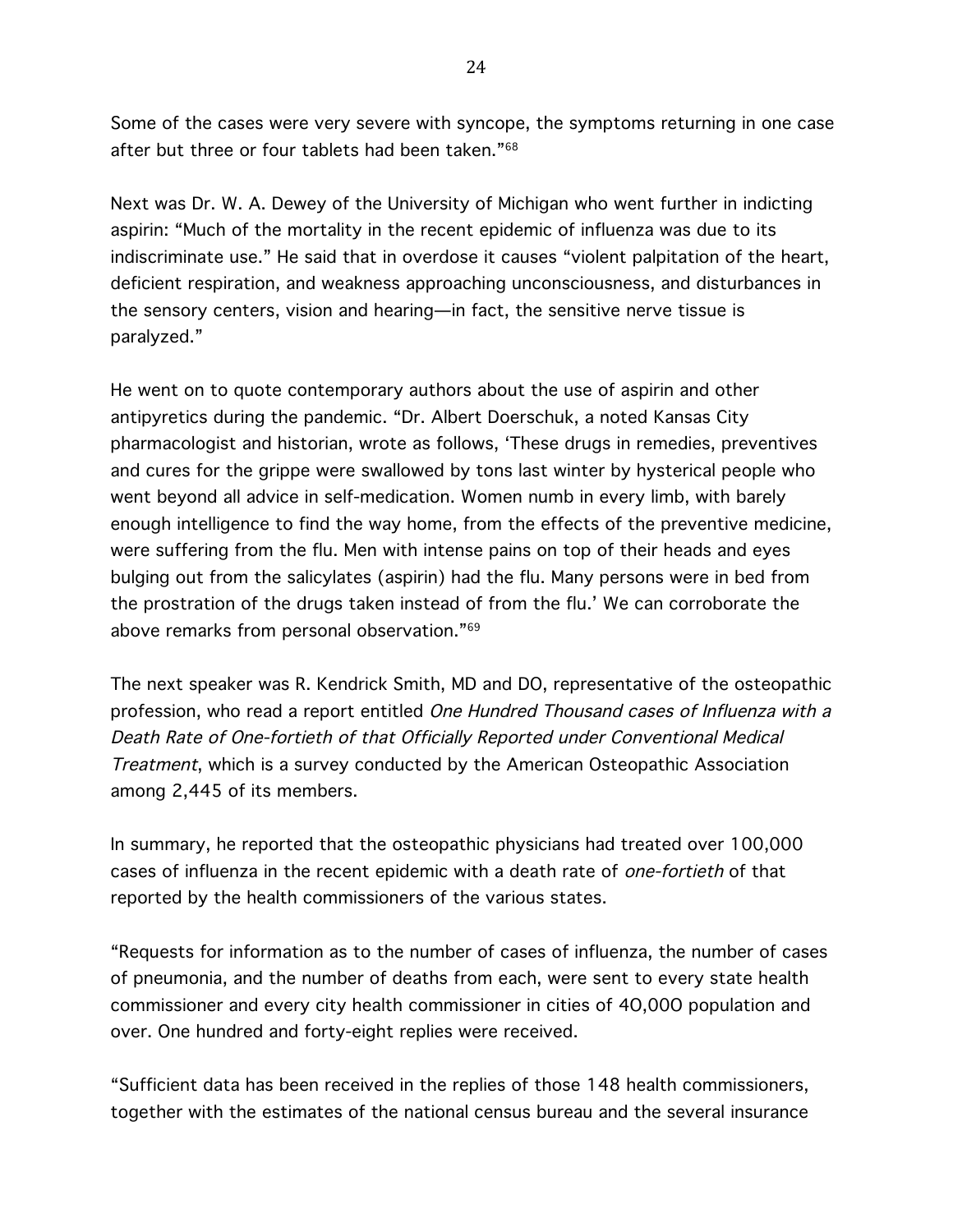companies, to warrant the ultra conservative estimate of five percent to six percent fatalities in influenza cases under medicinal care. In Boston the influenza fatalities amounted to twenty-seven percent, as reported by the health commissioner of that city.

"These reports also show a conservative estimate of thirty-three percent of fatalities in pneumonia cases under medicinal care, and in some large centers it ran as high as sixtyeight to seventy-three per cent. As officially compiled to date, the fatalities in epidemic pneumonia in our army camps amount to thirty-four and one-half percent.

"The American Osteopathic Association then collected authenticated detailed case reports from its members.

"All told, 2,445 osteopathic physicians [out of 6,000 practicing osteopathic physicians] have reported. Those 2,445 osteopathic physicians, representing every section of the country, report having treated 110,120 cases of influenza with only 257 deaths, or a mortality of only one-quarter of one percent. They also reported having cared for 6,258 cases of epidemic pneumonia with only 635 deaths, or a pneumonia mortality of only ten percent.

"This makes the osteopathic mortality of one-quarter of one percent in influenza as compared with five percent under medical treatment, or in other words, it shows that the medical death rate was forty times as high as the osteopathic. It also shows the osteopathic death rate in pneumonia in this particular epidemic was ten percent, although previously it had only been three percent, while the medical death rate was more than thirty percent. In other words, three times as large a percentage died from pneumonia under medical treatment than under osteopathic treatment."70

"Taken by themselves, these figures show that in every 1,000 cases of influenza treated by osteopathy, only 2 1/2 died. ... In other words, if you had influenza, there were 400 chances to 1 in favor of your recovery if you were treated by osteopathy, but only 19 to 1 in favor of your recovery if treated by medicine."<sup>71</sup>

"Two conspicuous effects of osteopathic treatment of acute diseases which were startlingly evident in this epidemic, although well recognized by the practitioners of this school heretofore, are the upsetting of the classic rules regarding the duration of particular diseases and also the abolition of the classic crisis in lobar pneumonia. These rules hold good on the average under treatment by former methods, but under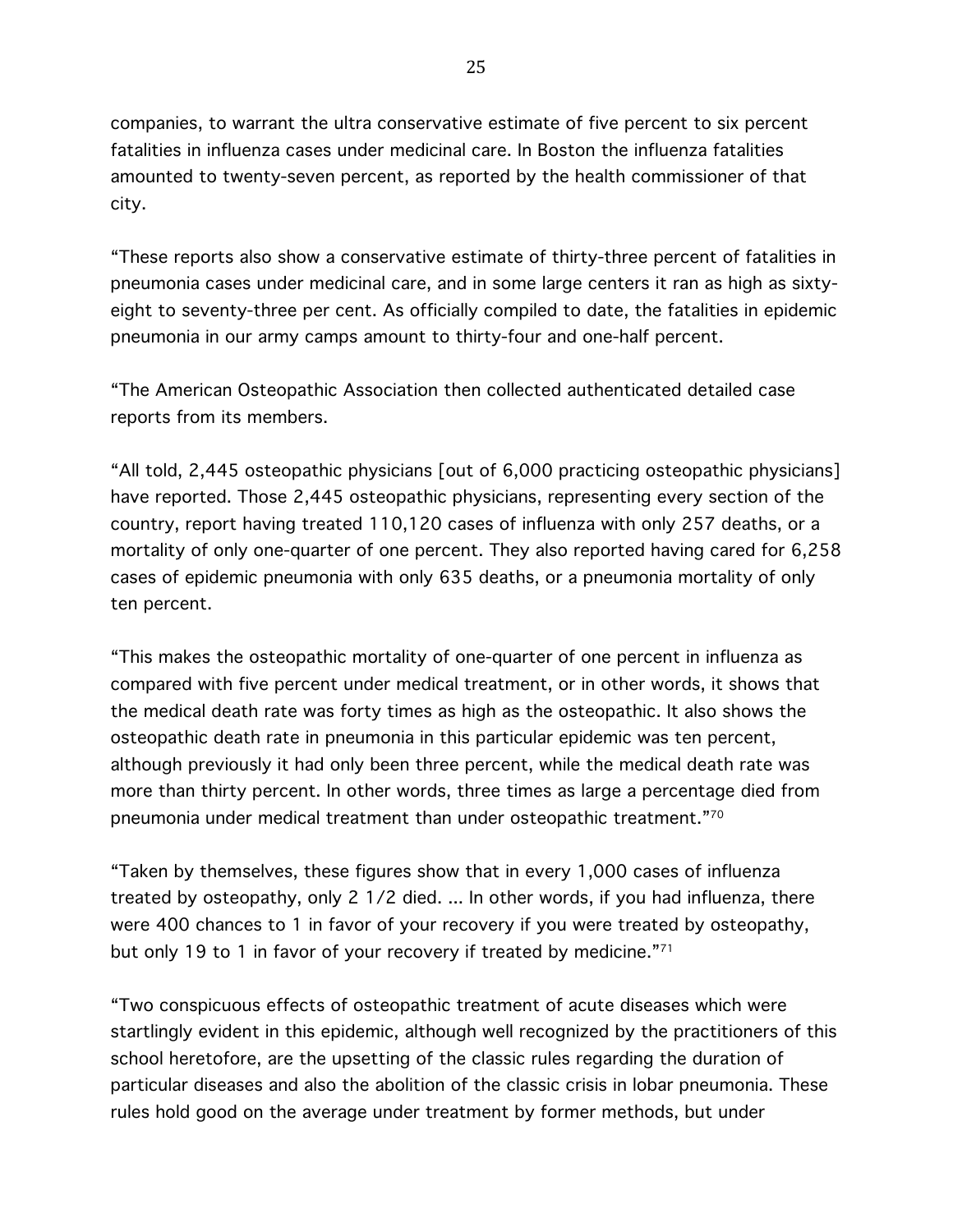osteopathic treatment the duration of all acute diseases is materially shortened in almost every case. Crisis is the rare exception rather than the rule in lobar pneumonia under osteopathic treatment.

"Physicians of other schools of practice who have had the courtesy and the patience to listen to these radical statements so far will now, either from curiosity or from scientific desire, want to know how osteopathic adjustment can be applied in the case of rapidly progressing acute diseases of as prostrating and critical a type as influenza and pneumonia without the possibility, or what might seem to them the probability of injury to the patient. The answer is first that the treatment not only does not injure the patient, but is completely minus the harmful reaction, or deleterious toxic, depressant or poisonous effect more or less necessary in the administration of drugs. ...

"What will be the effect of the disclosure of these statistics upon the conduct of the campaign against another epidemic if it occurs this winter as predicted? Will the public health authorities and medical corps of the army continue to justify the high death rate by the application of the official red-tape, or will they unbend, renounce their slavish allegiance to medical politics and save thousands of lives by permitting other than the dominant school of practice to administer to the stricken? What is to be the attitude of the medical profession itself? Is it to continue to close its eyes and ears to facts? Will it still defy a growing public demand or will it frankly, honestly, and in a manly face-to-face way welcome that which saves lives? It is not necessary to ask what the attitude of the public will be. Time has been when the public had no right to an attitude in medical matters, but times have changed. The public pays the bill, and the public has waked up to the fact that it has a perfect right to discriminate regarding the character of results of the service for which it pays, and this is being applied to physicians as well as to men in other walks of life."72

Finally, Simon Flexner introduced the last speaker for this long and emotionally exhausting day, who was no other than his older brother, Abraham Flexner, the author of the 1910 Flexner report,\* *Medical Education in the United States and Canada: A* Report To the Carnegie Foundation For the Advancement of Teaching. 73

<sup>\*</sup> The main goal of the 1910 Flexner Report that was produced by the Carnegie Foundation was to improve medical education in the US and Canada. To help the implementation of the recommendations of the Flexner Report, John D. Rockefeller founded a philanthropic front group called General Education Board, which gave many millions to only colleges and hospitals of the conventional school of medicine, despite the fact that he was personally treated by Dr. Royal Copeland, who was a homeopathic physician. The effects of the Flexner Report were very detrimental to the homeopathic, osteopathic, eclectic and naturopathic medical professions, as there had been qualified as of not being scientific.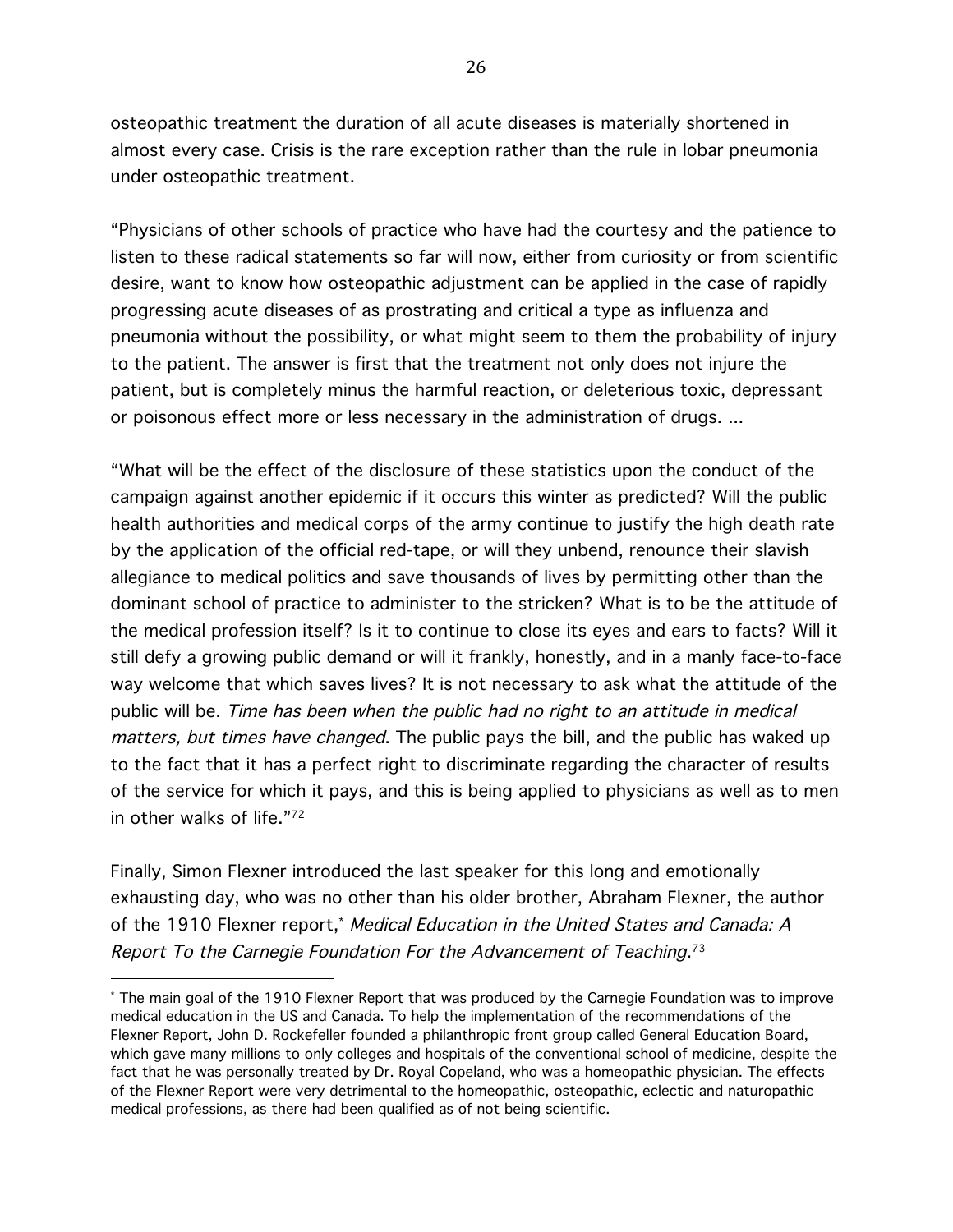Abraham Flexner said he had heard enough about the helplessness of modern medicine and the dangers associated with its practice in view of the catastrophic hecatomb that the Spanish flu spread throughout the world, but also in America where it took to the grave the "cream of American manhood and womanhood," and that the lessons were clearly written on the wall: medicine was going in the wrong direction, not only it was helpless to save people from the simple flu, but that it was in fact detrimental. He said that in view of what was said today he would begin a revision of medical school curriculum and medical training and would report in about one year.

Simon Flexner closed the meeting saying that the Rockefeller Institute would support a novel evaluation of medical education to aim for excellence in medical practice.

One year later and ten years after his first report on medical education, Abraham Flexner presented a revised report on medical education before many of the main representatives of American medicine.

He said, "After a meticulous and rigorous examination of the data, I came to the conclusion that if medicine had kept up with the science and had not been steered astray by opinions of authorities and outside vested interests, it would have been hard to conceive that someone, even the most vulnerable one, could die of pneumonia or any other acute infection while under the care of a scientifically trained physician. Further, the burden of chronic diseases would be greatly lessened by the same token."\*

Here were the main recommendations of his report regarding medical education:

1- The prevention of disease would be emphasized in every aspect of medical education and practice.

2- Physicians would be trained to examine and treat each patient as an individual whole.

3- Approaches that deals with the primary causes of diseases would be emphasized, which include diet and lifestyle, structural evaluation and correction, and evaluation and correction of any abnormality of the susceptibility to fall sick.

4- Approaches that support the capacity of the body to heal would be the primary line of treatment once the causes of diseases have been addressed, and this would

<sup>\*</sup> Abraham Flexner never wrote a revised report and the main elements of this quote is taken from Simon Baruch's writings.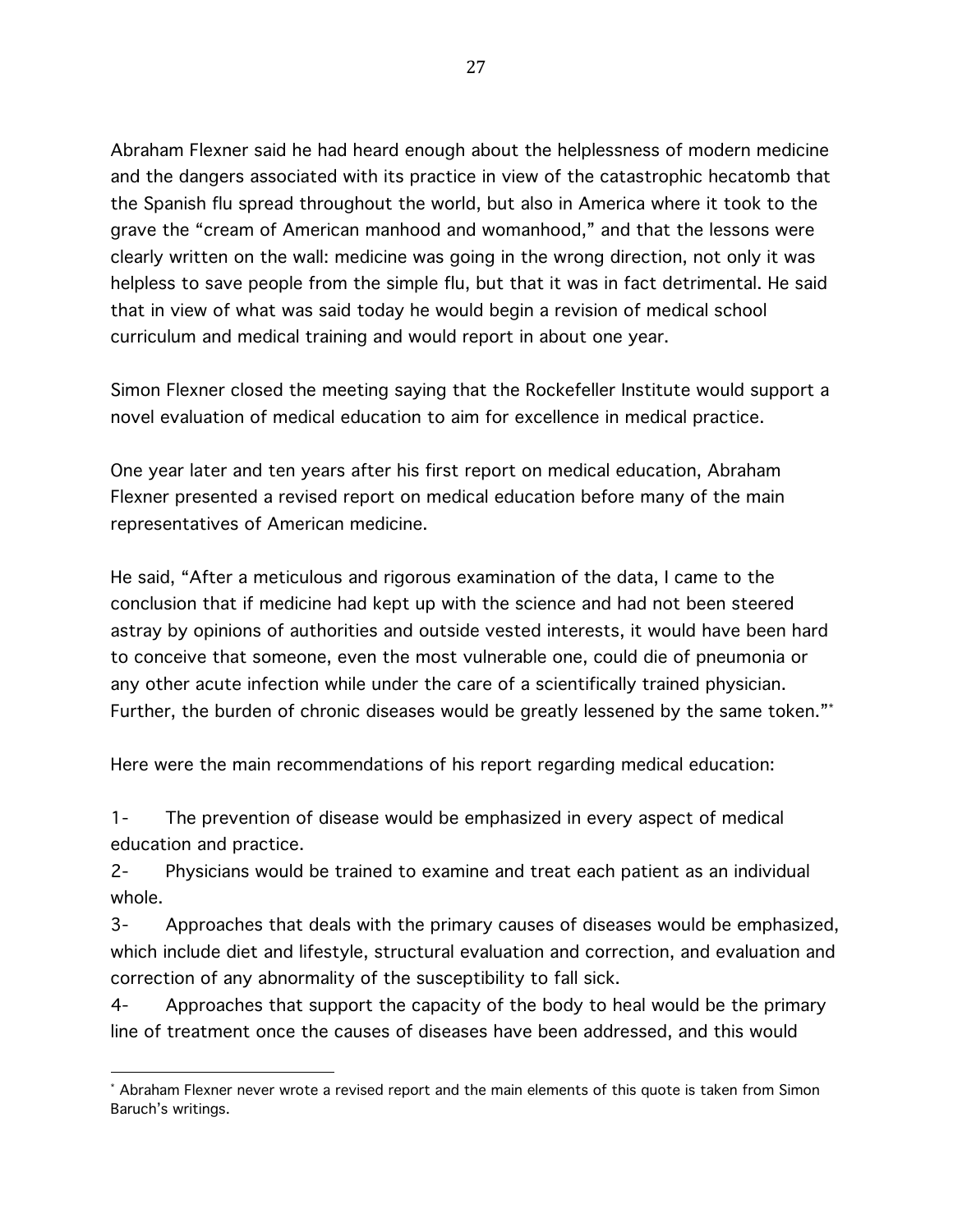include homeopathy, hydrotherapy, manual therapy, mindfulness and medicallysupervised therapeutic fasting.

Abraham Flexner concluded his report for this hopeful and far reaching note, "Physicians will not only be active educator on how to live a life that is conducive to good health, but will have effective and powerful but gentle tools to help patients to optimally recover their health regardless of the seriousness of the acute and chronic conditions."\*

Most were surprised, as not a single word on the use of drugs or their development was mentioned.

Unfortunately, but not surprisingly, the medical establishment of the United States and Canada opposed the new report, as it was too revolutionary, and it even attempted to suppress its diffusion, even though it was based on the best of medical science.

However, Dr. Simon Baruch who was present at the meeting in which Dr. Abraham Flexner presented his report was able to sent copies of it to physicians around the world who were known to practice physiological therapeutics. Dr. Maximilian Bircher-Benner, a pioneer physician in nutrition and physiological methods of healing and director of the Vital Force Sanatorium in Zürichberg, was one of the physicians who received a copy Baruch of Flexner's revised report. He passed it on to friendly physicians of his area.

Soon thereafter, the citizens of the two nearby Swiss cantons, Glarus and Innerrhoden, which are rare places in the world where a system of direct democracy<sup>†</sup> exists, like it was in Athens over twenty-five centuries ago, voted that medical education and practice would abide entirely to the revised Flexner report.

The main effects on the population of these two cantons were soon noticed, which included:

- 1- Cigarette smoking became very rare.
- 2- More people began to exercise regularly in the fresh air and became more fit.

3- Obesity, primary hypertension, type II diabetes, heart diseases, stroke and neurodegenerative diseases became also rare.

<sup>\*</sup> Unfortunately Flexner never said that.

<sup>†</sup> Direct democracy or pure democracy is a form of democracy in which the electorate decides on policy initiatives without legislative representatives as proxies. (Wikipedia)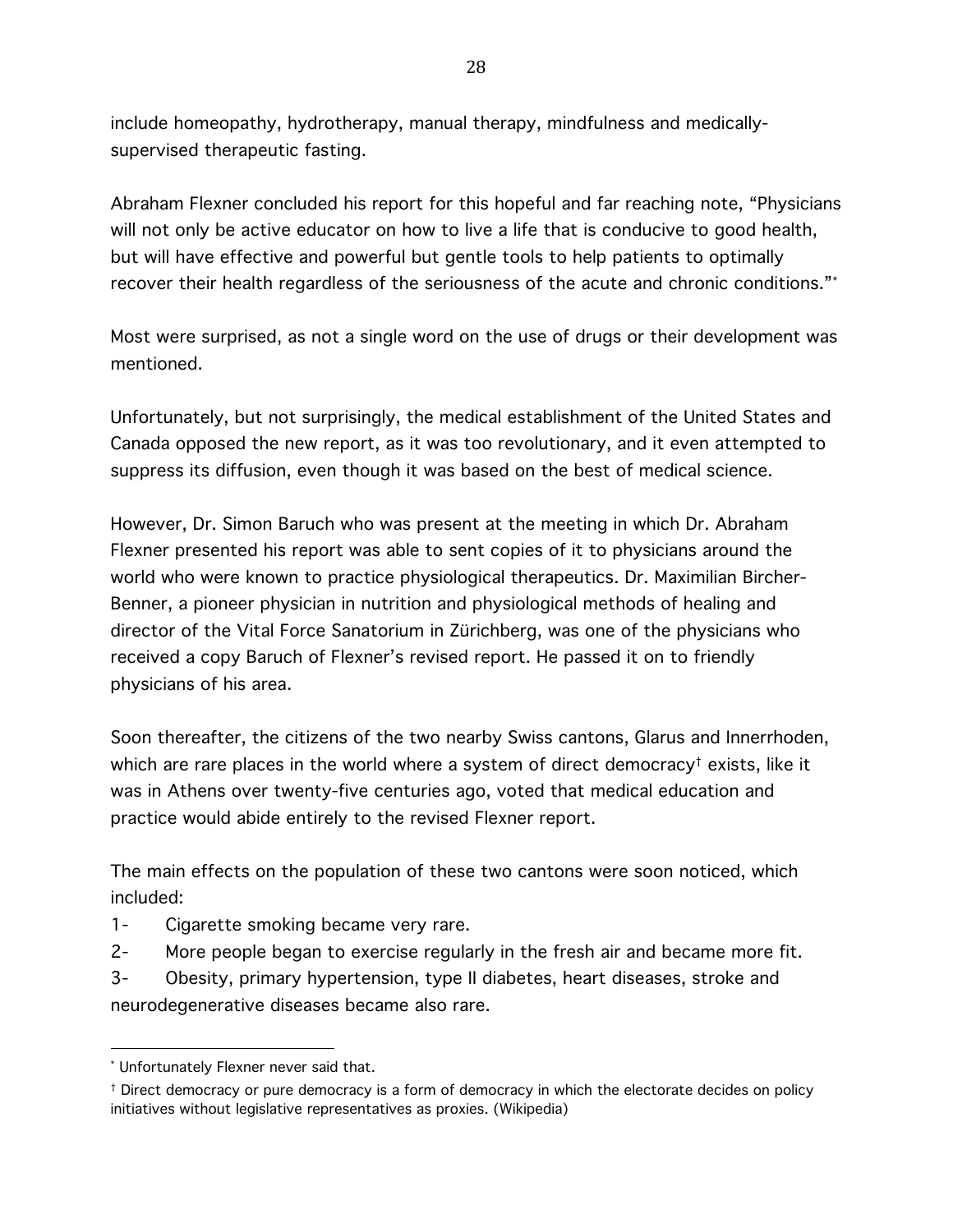4- Many types of cancers became rarities, including breast, prostate, lung and colon cancers.

Through popular initiatives and referenda, \* the citizens of the all the other Swiss cantons, one by one, voted in favor of the application of the revised Flexner report on medical education and practice, which eventually led to a change in the constitution of the country.

Some years later, Sweden, whose government tends to be more proactive and responsible about the health of its citizens, saw the effect of the revised Flexner report on the Swiss population, and followed through by fully adopting it. Norway, Finland, Denmark, Iceland, Luxembourg, Japan, Singapore and Korea were next in this order to adopt the salutary revised Flexner report.

Moving forward one century later. An epidemic with a new virus to the human race begins to spread around the world.

First, there is no panic in these ten countries, where the population is already healthy, fit and vigorous, as obesity, hypertension and diabetes have become rarities.

It is understood in these ten countries that it is a healthy process to develop febrile conditions and that natural immunity is better than the specific immunity that can be offered by vaccines, which have never been demonstrated to be safe.

Measures are quickly adopted to protect the most vulnerable people, which include homeoprophylaxis and, depending of the epidemic, wearing masks around these most vulnerable people may be necessary at times.

The more healthy part of the population, which is the great majority with some rare exceptions, is told to take the homeoprophylactic remedy at the first sign of flu-like illness and to stay in close touch with their physician.

People have easy access to homeopathic remedies even outside of business hours.

People are told that, if their acute problem doesn't revolve at once the acute flu-like

<sup>\*</sup> In Switzerland, a popular initiative allows the people to suggest law on a federal, cantonal and municipal level. On a federal and cantonal level it suggests changing the respective constitution. (Wikipedia)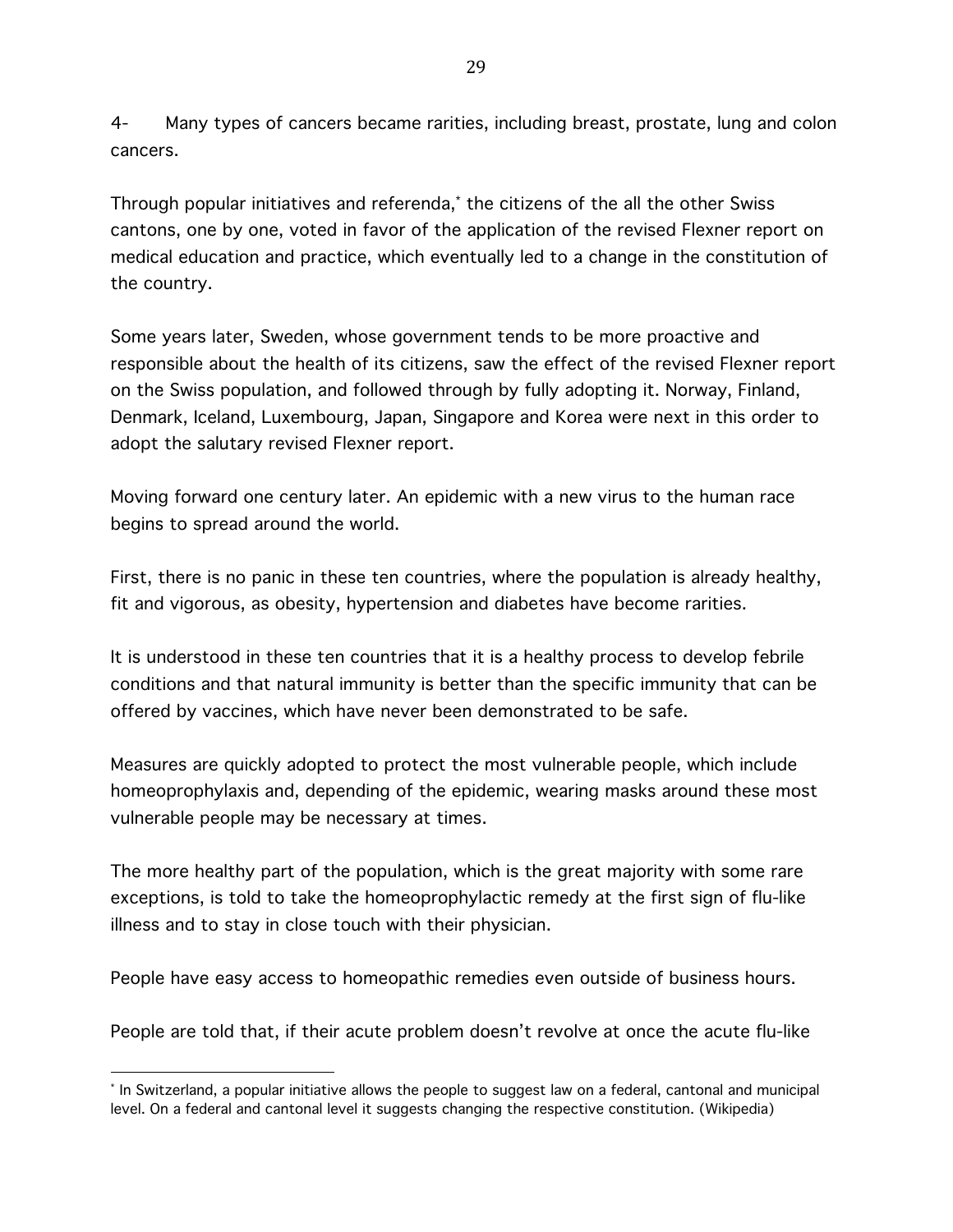symptoms, to consult their physician right away. The number of cases that are hospitalized to receive extra care, such as hydrotherapy and manipulative therapy, can be counted on the fingers of the two hands.

Herd immunity is quickly achieved.

 

Of course there are no lockdowns or shutdown of the economy. Life remained undisturbed and business continued as usual.

Mortality from this new pandemic is so far close to zero in those ten countries, \* while in the United States and other industrialized countries that never adopted the revised Flexner report the mortality rose higher than with the Spanish flu, which was 675,000 fatalities in the U.S., and as by early November 2021, not yet two years into this new pandemic the mortality in the U.S. had already exceeded 775,000.

This is without considering the long-term sequelae from COVID-19. Recently, a colleague remarked that people with all degrees of severity of COVID-19, who have been treated naturally, that is without suppressing or toxic means but were instead treated with the use of natural means and homeopathy in particular, have fully recovered as a whole.

Further, many of the ones who have experienced severe COVID-19 and have been treated naturally, that is with means that are respective of their nature, have said in the following weeks that they have been feeling the best in decades.

On the other hand, more than half of the people who had COVID-19 and who were treated with suppressing and toxic means continue to experience long-term sequelae six months after having had COVID-19.†74

https://www.tabletmag.com/sections/science/articles/needle-points-vaccinations-chapter-three)

<sup>\*</sup> This scenario is not too far away than the one met in Ethiopia in the midst of the COVID-19 pandemic, a country in which only 2.7% of its 119 millions inhabitants had received at least one shot of the Covid-19 vaccine and 0.9% two shots by September 28, 2021. As of November 2, 2021, Ethiopia reported a total 6,672 deaths for the entire pandemic, which would be the equivalence of 18,480 deaths for the US population, rather than of the current 793,549 reported deaths. (See Norman Doidge. Needle Points. Chapter III: A new plague descends. October 27, 2021.

<sup>†</sup> 54% of people that had COVID-19, 79% of whom had been hospitalized, still experienced post COVID-19 long-term sequelae, such as anxiety, depression, cognitive impairment, neurologic disorders, respiratory disorders, functional mobility impairments, and general and constitutional symptoms, such as head, chest, muscle and joint pain.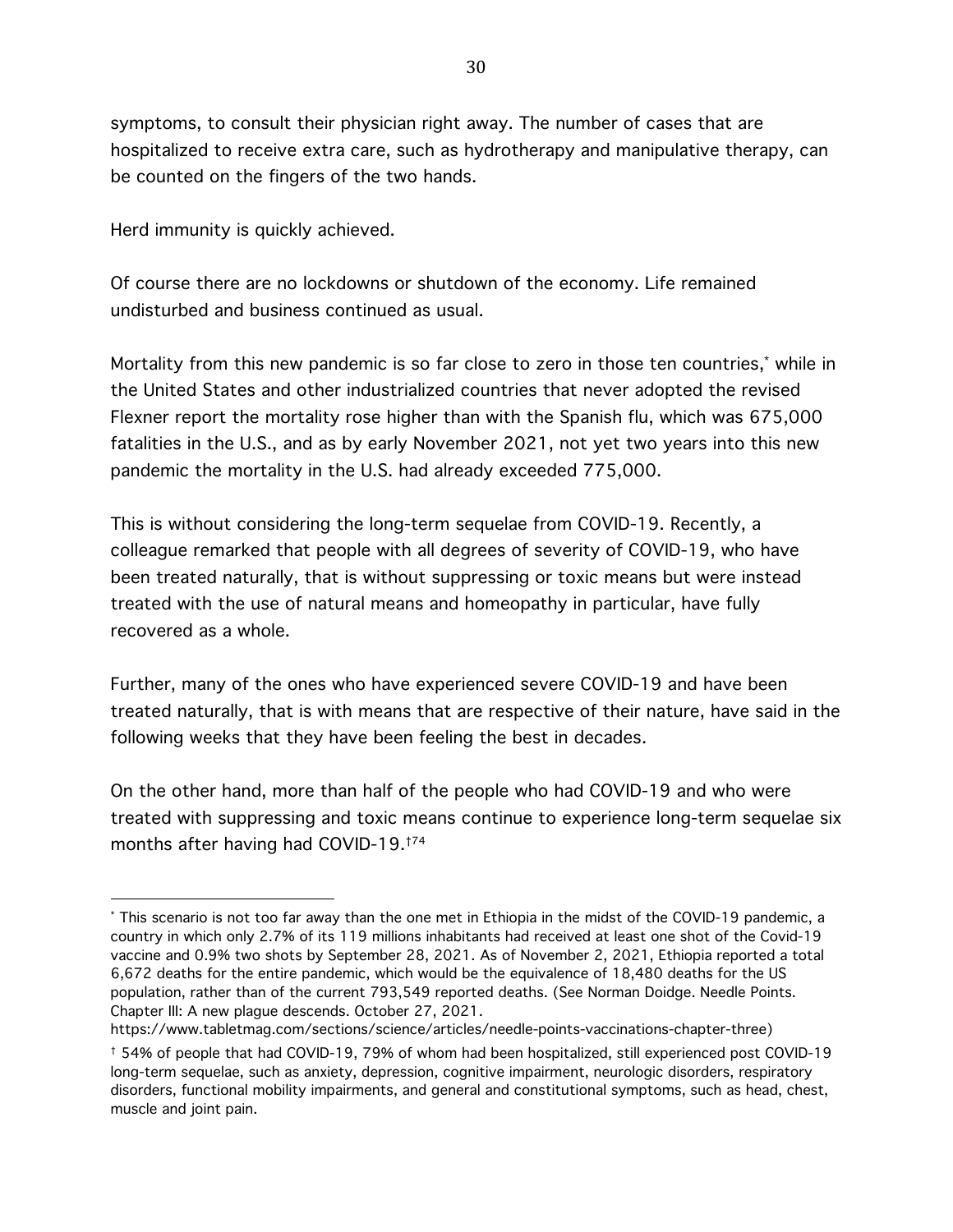The authors of a recent systematic review on the long-term sequelae of COVID-19 concluded, "These long-term persistent postacute sequelae of COVID-19 effects occur on a scale that could overwhelm existing health care capacity, particularly in low- and middle- income countries."75

Moreover, this is without considering the indirect effects on mortality from the politics of the pandemic, as according to Dr. Harvey Brenner, a public health and epidemiology researcher, who holds professorship at three different universities and who conducted numerous studies focused on the relationship between economic well-being and community health, including a recent large one for the European Union, stated that the figure of 40,000 U.S. deaths for every 1% rise in unemployment is still a "good rule of thumb."

This would mean that for the approximate 10% unemployment rate increase in July 2020 that was due to the pandemic, \* it potentially led to 400,000 deaths that were not directly related to the virus, but to the politics dictated by a helpless and fearbased medical system. 76

After all, fever is the not humanity's greatest enemy, as Osler had announced in his keynote address before the annual meeting of the American Medical Association in 1896, but greed, malevolence and ignorance, and by far the most dangerous of these is ignorance.†

And to the contrary, fever is actually humanity's greatest ally!

"Oh, when will they ever learn?

"Oh, when will they ever learn?

 

"Where have all the young girls gone, long time passing?

- "Where have all the husbands gone, long time passing?
- "Where have all the soldiers gone, long time passing?

<sup>\*</sup> The unemployment rate rose in July 2020 to 13.0 percent from the 3.6% in 2019. Unemployment rises in 2020, as the country battles the COVID-19 pandemic. Monthly Labor Review. U.S. Bureau of Labor Statistics. July 2021. https://www.bls.gov/opub/mlr/2021/article/unemployment-rises-in-2020-as-thecountry-battles-the-covid-19-pandemic.htm

<sup>†</sup> In May 1896, Sir William Osler opened his keynote address before the annual meeting of the American Medical Association with the following sentence, "Humanities has but three great enemies: fever, famine and war; of these by far the greatest, by far the most terrible is fever." And the war on fever had been officially declared. (William Osler. The study of the fevers in the South. Journal of the American Medical Association 1896; 26 (21): 999-1004.)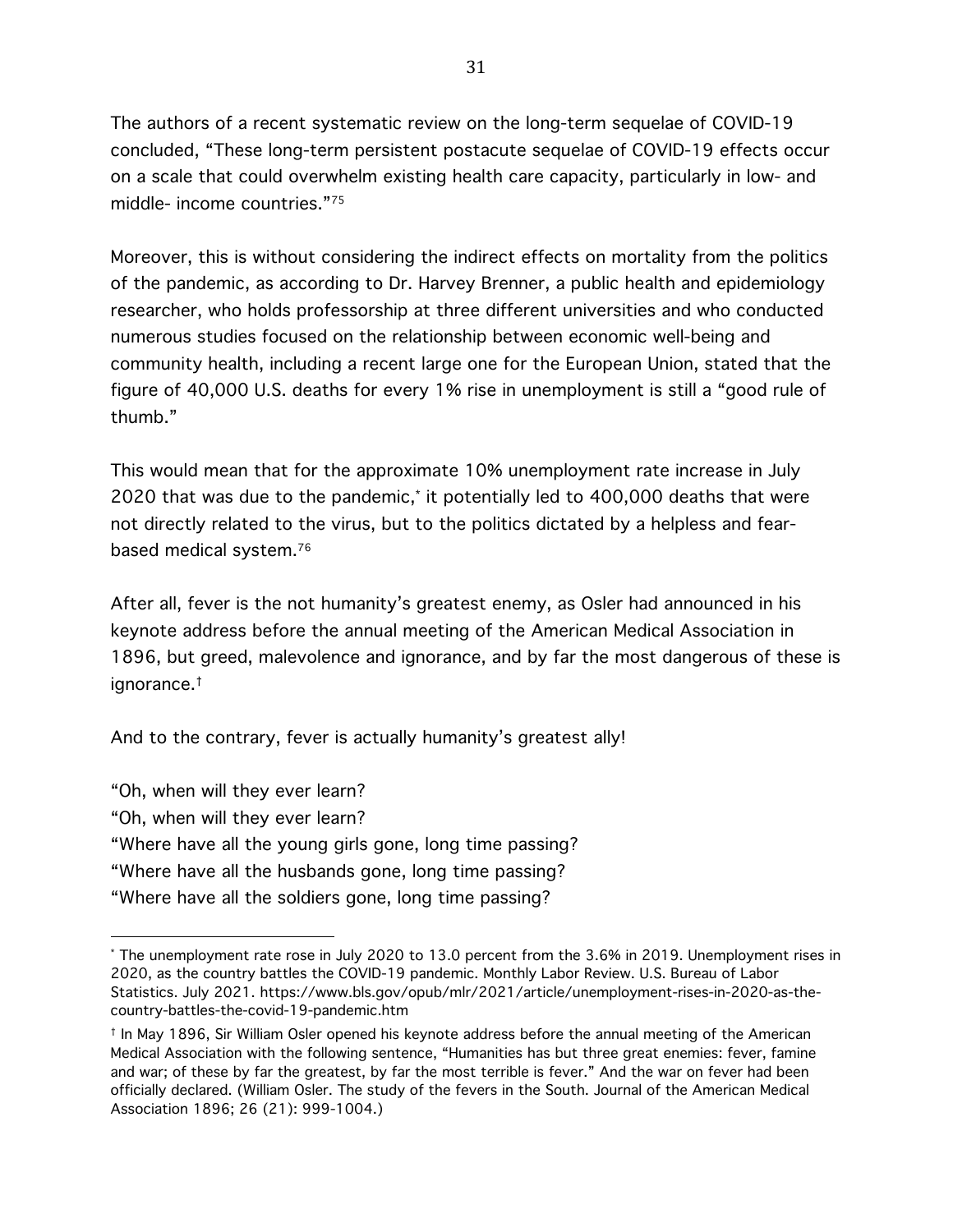"Gone to graveyards, everyone "Oh, when will they ever learn? "Oh, when will they ever learn?"\*

 

## When?

When we learn that medicine should never be influenced by the industry or ruled by politics, but the medical art should be left free to be led by science and wisdom!

<sup>4</sup> Wade Hampton Frost. The epidemiology of influenza. Public Health Reports 1919; 34 (33): 1823-1836.

- <sup>6</sup> Siddharth Chandra, Goran Kuljanin, Jennifer Wray. Mortality From the Influenza Pandemic of 1918–1919: The Case of India. Demography 2012; 49: 857-864.
- $7$  Niall P. A. S. Johnson, Juergen Mueller. Updating the accounts: global mortality of the 1918-1920 "influenza pandemic. Bulletin of the History of Medicine 2002; 76 (1): 105-115.
- <sup>8</sup> Christopher J. L. Murray, et al. Estimation of potential global pandemic influenza mortality on the basis of vital registry data from the 1918-20 pandemic: a quantitative analysis. Lancet 2006; 368 (9554): 2211-2218.
- <sup>9</sup> Warren T. Vaughan. Influenza: An epidemiologic study. American Journal of Hygiene. Monographic Series No. 1. Baltimore, 1921.
- <sup>10</sup> Wade Hampton Frost. The epidemiology of influenza. Public Health Reports 1919; 34 (33): 1823-1836. <sup>11</sup> Warren T. Vaughan. Influenza: An epidemiologic study. American Journal of Hygiene. Monographic Series No. 1. Baltimore, 1921.
- <sup>12</sup> Carol R. Byerly. Fever of War. The Influenza Epidemic in the U.S. Army during World War I. New York: New York University Press, 2005.
- <sup>13</sup> Edwin O Jordan. Epidemic Influenza. A Survey. Chicago: American Medical Association, 1927.
- <sup>14</sup> Barnett Abraham Elzas. The Jews of South Carolina From the Earliest Times to the Present Day. 1905.
- <sup>15</sup> Simon Baruch. Therapeutic reflections. Transactions of the New York Academy of Medicine 1894; 10: 402-425.
- <sup>16</sup> Simon Baruch. Influenza—A therapeutic lesson. Therapeutic Gazette 1919; 35 (3rd series): 393-395.
- <sup>17</sup> Osler, William. Sir William Osler aphorisms: from his bedside teachings and writings. Thomas, 1961.
- <sup>18</sup> William Osler. The Principles and Practice of Medicine. 8th edition. New York and London: D. Appleton and Company, 1918, 96.
- <sup>19</sup> William Osler. The Principles and Practice of Medicine. 8th edition. New York and London: D. Appleton and Company, 1918, 99-101.

<sup>&</sup>lt;sup>1</sup> Wikipedia. Estimates of historical world population.

https://en.wikipedia.org/wiki/Estimates\_of\_historical\_world\_population

<sup>2</sup> Spaulding, William B. "Why Rockefeller Supported Medical Education in Canada: The William Lyon Mackenzie King Connection." Canadian Bulletin of Medical History 10.1 (1993): 67-76.

<sup>&</sup>lt;sup>3</sup> "Medical education in the United States: a program," 100 Years: The Rockefeller Foundation, accessed October 29, 2021, https://rockfound.rockarch.org/digital-library-listing/-

<sup>/</sup>asset\_publisher/yYxpQfeI4W8N/content/medical-education-in-the-united-states-a-program

<sup>&</sup>lt;sup>5</sup> William Osler. The Principles and Practice of Medicine. 8th ed. New York and London: D. Appleton and Company, 1918, 96.

<sup>\*</sup> Lyrics from Peter Seeger's song, "Where Are All the Flowers Gone?"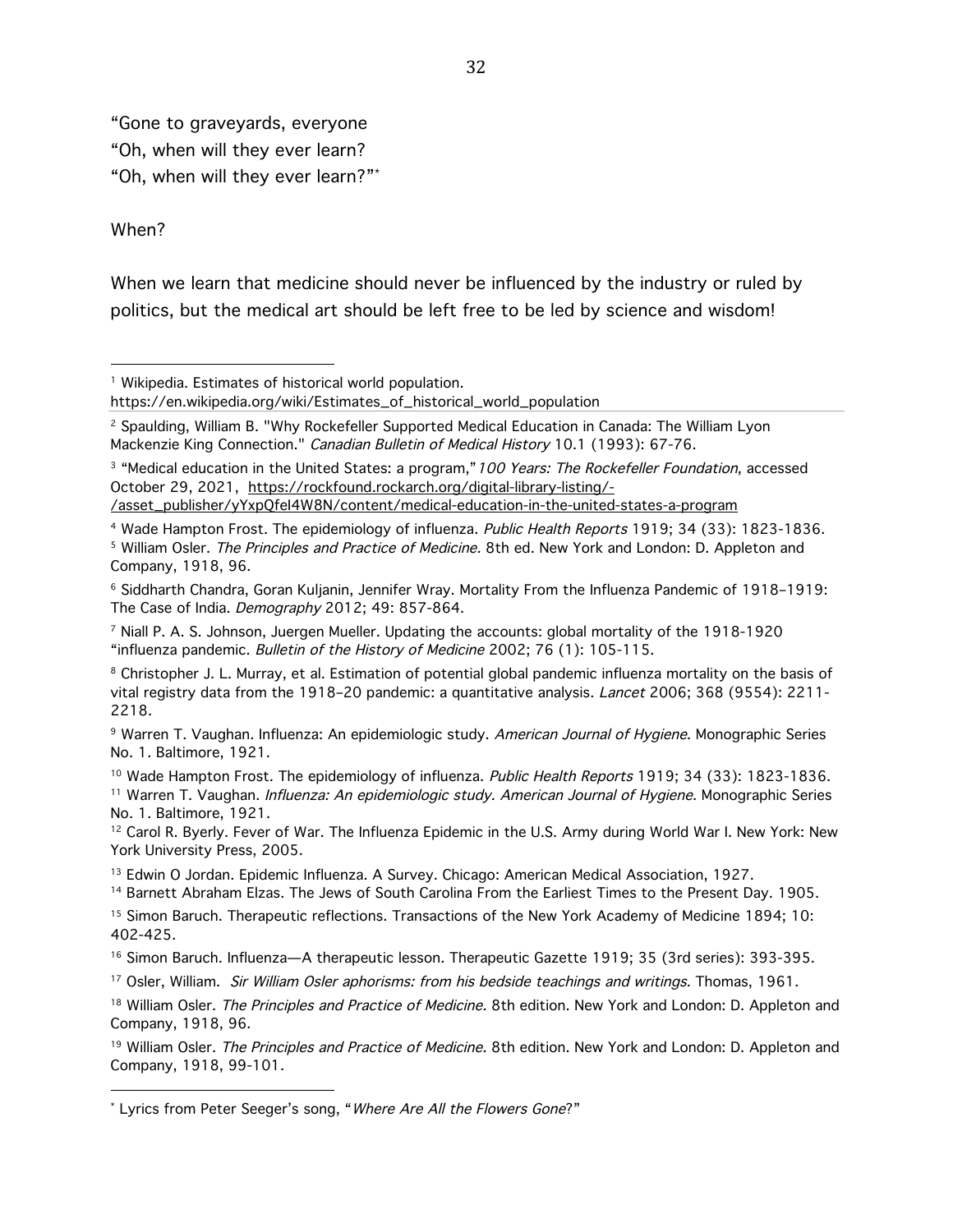<sup>20</sup> Ward, Patricia Spain. Simon Baruch: Rebel in the Ranks of Medicine, 1840-1921. University of Alabama Press, 2014 : 246-247, 344-345.

<sup>22</sup> Simon Baruch. Therapeutic reflections. Transactions of the New York Academy of Medicine 1894; 10: 402-425.

- <sup>23</sup> Simon Baruch. An Epitome of Hydrotherapy. 1920: 165.
- <sup>24</sup> Simon Baruch. An Epitome of Hydrotherapy. 1920: 167.
- <sup>25</sup> Simon Baruch. An Epitome of Hydrotherapy. 1920: 173.
- <sup>26</sup> Simon Baruch. An Epitome of Hydrotherapy. 1920: 174.
- <sup>27</sup> Simon Baruch. The Principles and Practice of Hydrotherapy. 1908: 364.
- <sup>28</sup> Simon Baruch. The management of pneumonia patients. Gaillard's Medical Journal 1897; 66: 205-224.
- <sup>29</sup> Simon Baruch. The Principles and Practice of Hydrotherapy. 1908: 186.

<sup>30</sup> Simon Baruch. Therapeutic reflections. Transactions of the New York Academy of Medicine 1894; 10: 402-425.

<sup>31</sup> Simon Baruch. Therapeutic reflections. Transactions of the New York Academy of Medicine 1894; 10: 402-425.

- <sup>32</sup> Simon Baruch. The management of pneumonia patients. Gaillard's Medical Journal 1897; 66: 205-224.
- <sup>33</sup> Simon Baruch. An Epitome of Hydrotherapy. 1920: 154.
- <sup>34</sup> Simon Baruch. An Epitome of Hydrotherapy. 1920: 153.

<sup>35</sup> Ernst Brand in Simon Baruch. Therapeutic reflections. Transactions of the New York Academy of Medicine 1894; 10: 402-425.

<sup>36</sup> Simon Baruch. Therapeutic reflections. Transactions of the New York Academy of Medicine 1894; 10: 402-425.

- <sup>37</sup> Charles Munde. Hyriatic Treatment of Scarlet Fever in Its Different Forms. 1857
- <sup>38</sup> Charles Munde. Hydriatic Treatment of Scarlet Fever in Its Different Forms. 1857
- <sup>39</sup> Simon Baruch. Therapeutic reflections. Transactions of the New York Academy of Medicine 1894; 10: 402-425.

<sup>40</sup> Simon Baruch. Therapeutic reflections—a plea for physiological remedies. The Journal of Balneology 1893 (Dec.)

- <sup>41</sup> Simon Baruch. Influenza—A comparison. Medical record 1919; 95: 52-54.
- <sup>42</sup> Simon Baruch. Influenza—A comparison. Medical record 1919; 95: 52-54.
- <sup>43</sup> Simon Baruch. Influenza—A therapeutic lesson. Therapeutic Gazette 1919; 35 (3rd series): 393-395.
- <sup>44</sup> Simon Baruch. Influenza—A comparison. Medical record 1919; 95: 52-54.
- <sup>45</sup> Simon Baruch. Influenza—A comparison. Medical record 1919; 95: 52-54.
- <sup>46</sup> Simon Baruch. Therapeutic reflections. Transactions of the New York Academy of Medicine 1894; 10: 402-425.

<sup>47</sup> Simon Baruch. Hydrotherapy in pneumonia. Boston Medical and Surgical Journal 1900; 143 (16): 389- 391.

- <sup>48</sup> Simon Baruch. An Epitome of Hydrotherapy. 1920: 154.
- 49 Edwin F. Bowers. In the Introduction of Robert Lincoln Graham. Hydro-hygiene, the Science of Curing by Water. 1923.
- <sup>50</sup> Robert Lincoln Graham. Hydro-hygiene, the Science of Curing by Water. 1923

<sup>51</sup> Robert Lincoln Graham. Water in Disease and in Health. 1924

52 Reginald F. E. Austin. Direct Paths to Health. Clear Thinking, Correct Eating and Backward Breathing. 1922: 82-83.

<sup>&</sup>lt;sup>21</sup> Hydrotherapeutics : A brief history of the subject. Canada Lancet 1899; 31: 967-968.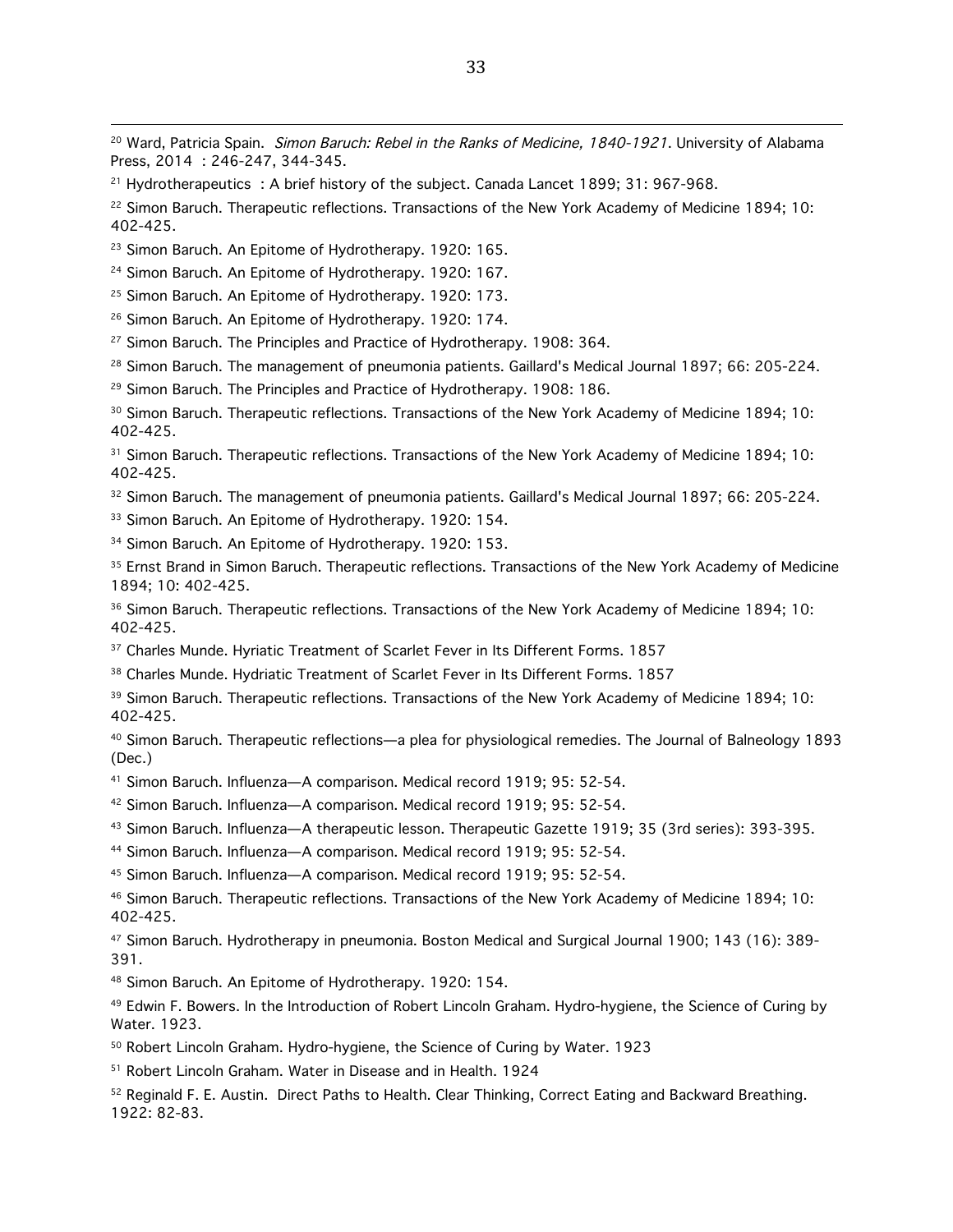53 Reginald F. E. Austin. Expectant treatment of measles and influenza. British Medical Journal 1922; 1 (3205): 901.

54 John Harvey Kellogg. Rational Hydrotherapy. A Manual of the Physiological and Therapeutic Effects of Hydriatic Procedures, and the Technique of Their Application in the Treatment of Disease. 1918: 287.

<sup>55</sup> John Harvey Kellogg. Rational Hydrotherapy. A Manual of the Physiological and Therapeutic Effects of Hydriatic Procedures, and the Technique of Their Application in the Treatment of Disease. 1918: 120.

56 Hippocrates. Aphorism LXV-LXVII. Regimen in Acute Diseases. Hippocrates volume II. Translated by W.H.S. Jones. The Loeb Classical Library. 1959: 121-128.

<sup>57</sup> W.H.S. Jones. Preface to Hippocrates. volume I. The Loeb Classical Library. 1957: XIX.

58 John Harvey Kellogg. Rational Hydrotherapy. A Manual of the Physiological and Therapeutic Effects of Hydriatic Procedures, and the Technique of Their Application in the Treatment of Disease. 1918: v.

<sup>59</sup> John Harvey Kellogg. The Battle Creek Sanitarium; history organization, methods. 1913: 13-17.

 $60$  Edward Thomas Secor. Influenza, pneumonia and hydrotherapy—Low mortality by use of rational hydrotherapy and practical methods of administration. The American Journal of Clinical Medicine 1919; 26 (11): 755-759.

<sup>61</sup> Solomon Solis-Cohen. A System of Physiologic Therapeutics—A Practical Exposition of the Methods, Other than Drug Giving, Useful in the Treatment of the Sick. Volume I. 1901: vii-viii.

62 John W. Harris. Influenza occurring in pregnant women. Journal of the American Medical Association 1919; 72; 978-980.

63 Wesley J. Woolston, D. O. Conley. Epidemic pneumonia (Spanish influenza) in pregnancy. Journal of the American Medical Association 1918; 71: 1898-1899.

64 Paul Titus, J. M. Jamison. Pregnancy complicated by epidemic influenza. Journal of the American Medical Association 1919; 72: 1665-1668.

<sup>65</sup> Harold P. Hill, George E. Ebright. A report of influenza pneumonia. *California State Journal of Medicine* 1919; 18: 224-227.

66 Susan J. Fenton. Experiences during influenza epidemic. Pacific Coast Journal of Homoeopathy 1919; 30: 142-144.

67 W. B. Hinsdale. The "black death" of 1918-919. Homoeopathic Recorder 1920; 35: 314-323.

68 Benjamin Woodbury. Supplemental data on the pathogenesis of aspirin. Homoeopathic Recorder 1921; 36: 156-158.

69 W. A. Dewey. Aspirin a dangerous quack nostrum. Homoeopathic Recorder 1920; 35: 157-163.

 $70$  R. Kendrick Smith. One hundred thousand cases of influenza with a death rate of one-fortieth of that officially reported under conventional medical treatment. Read at the Annual Convention of the American Association of Clinical Research, New York City, Oct. 18, 1919. Journal of the American Osteopathic Association 1920; 19: 172-175.

<sup>71</sup> Editors. Influenza death unnecessary. Journal of the American Osteopathic Association 1920; 19: 115.

 $72$  R. Kendrick Smith. One hundred thousand cases of influenza with a death rate of one-fortieth of that officially reported under conventional medical treatment. Read at the Annual Convention of the American Association of Clinical Research, New York City, Oct. 18, 1919. Journal of the American Osteopathic Association 1920; 19: 172-175.

 $73$  A. Flexner. Medical Education in the United States and Canada: A Report To the Carnegie Foundation For the Advancement of Teaching, The Carnegie Foundation for the Advancement of Teaching, New York, NY, USA, 1910.

74 Groff, Destin, et al. "Short-term and long-term rates of postacute sequelae of SARS-CoV-2 infection: a systematic review." JAMA network open 4.10 (2021): e2128568-e2128568.

<sup>75</sup> Groff, Destin, et al. "Short-term and long-term rates of postacute sequelae of SARS-CoV-2 infection: a systematic review." JAMA network open 4.10 (2021): e2128568-e2128568.